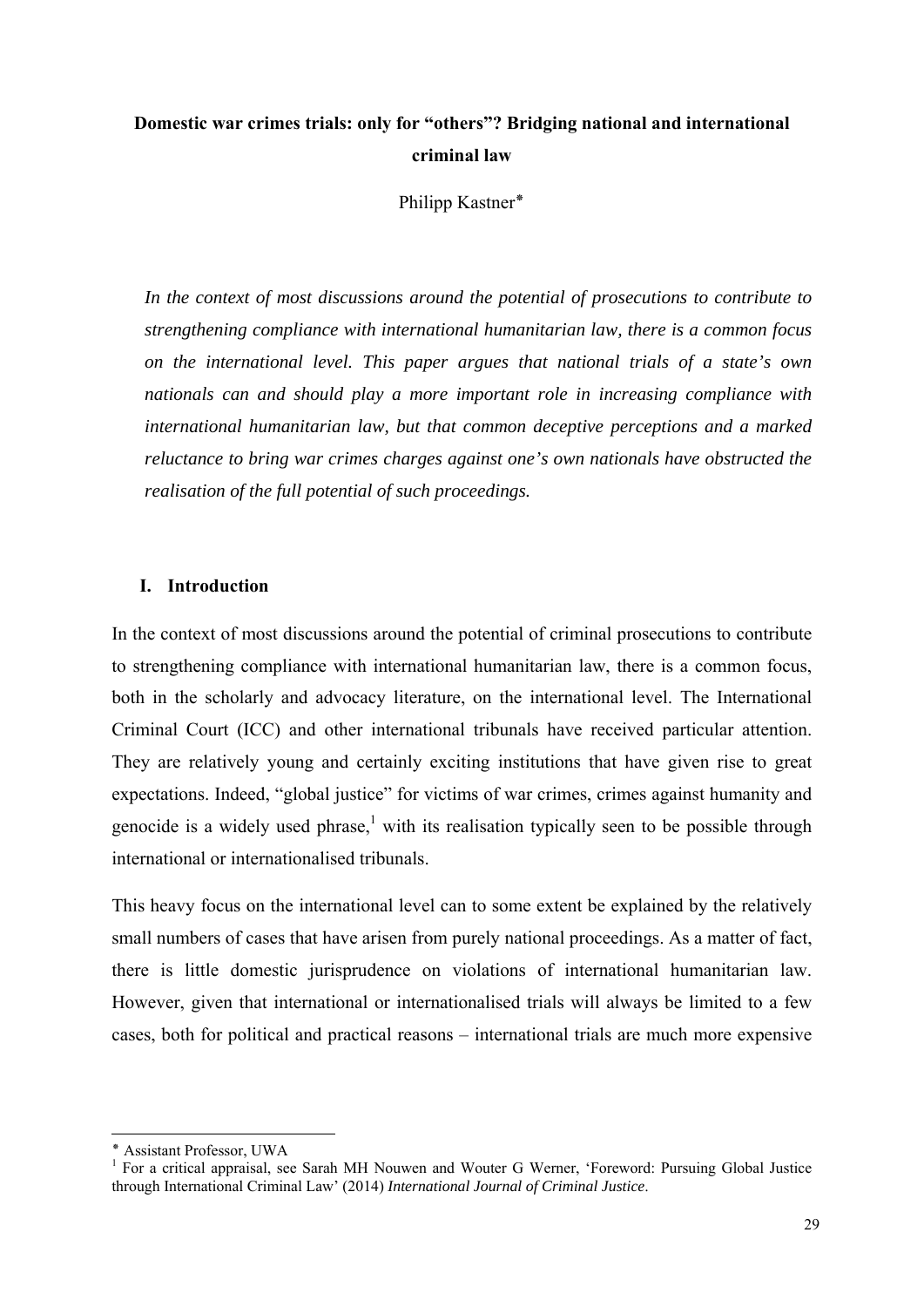than national ones – the majority of cases will have to be brought before national institutions, which constitute the "backbone of international criminal law enforcement".<sup>2</sup>

In this sense, the international level is not a distinct sphere in which certain problems are resolved in an isolated manner. Rather, as this article argues, the recent international developments in the field of criminal justice are closely related to national developments and have influenced and will continue to influence national legal systems in various ways. This dynamic and multifaceted relationship between the international and national levels as well as their synergetic contribution to ending impunity and deterring further crimes is not fully understood. This article attempts to grasp this relationship and will argue that national trials of a state's own nationals can and should play a more important role in increasing compliance with international humanitarian law, but that common deceptive perceptions and a marked reluctance to bring war crimes charges against one's own nationals have obstructed the realisation of the full potential of such proceedings.

From a historical perspective, three sets of political circumstances that are conducive for domestic war crimes trials have been identified: $3$  first, important political transitions within states, as in the immediate aftermath of World War II in Germany; second, the exercise of immediate threat of international jurisdiction, as after World War I in Germany and Turkey; and third, serious violations of the laws of war by a state's own nationals abroad. This article will focus on the latter and least analysed set of circumstances. Domestic trials of a state's own nationals – or rather the lack of such trials – in the absence of major political transitions or potential international responses reveal two related phenomena: a prevailing, clear separation between national and international approaches with respect to dealing with international crimes as well as a profound characteristic of the nature of international humanitarian law and international criminal law, namely the "othering" that is created by and constitutive of these bodies of law.

It is useful to recall that the focus on criminal responsibility in the context of violations of international humanitarian law is a recent phenomenon. Although the Nuremberg and Tokyo tribunals that were established by the victorious Allies in the aftermath of World War II to try

<sup>&</sup>lt;sup>2</sup> Robert Cryer et al, *An Introduction to International Criminal Law and Procedure* (Cambridge University Press,  $3^{rd}$  ed, 2014) 88.

This categorisation follows Tim McCormack, '*Their* Atrocities and *Our* Misdemeanours: The Reticence of states to Try Their "Own Nationals" for International Crimes' in Mark Lattimer and Philipppe Sands (eds), *Justice for Crimes Against Humanity* (2003) 107, 108-110. See also Gerry Simpson, 'War Crimes: A Critical Introduction' in T. McCormack and G. Simpson (eds), *The Law of War Crimes: National and International Approaches* (1997) 28.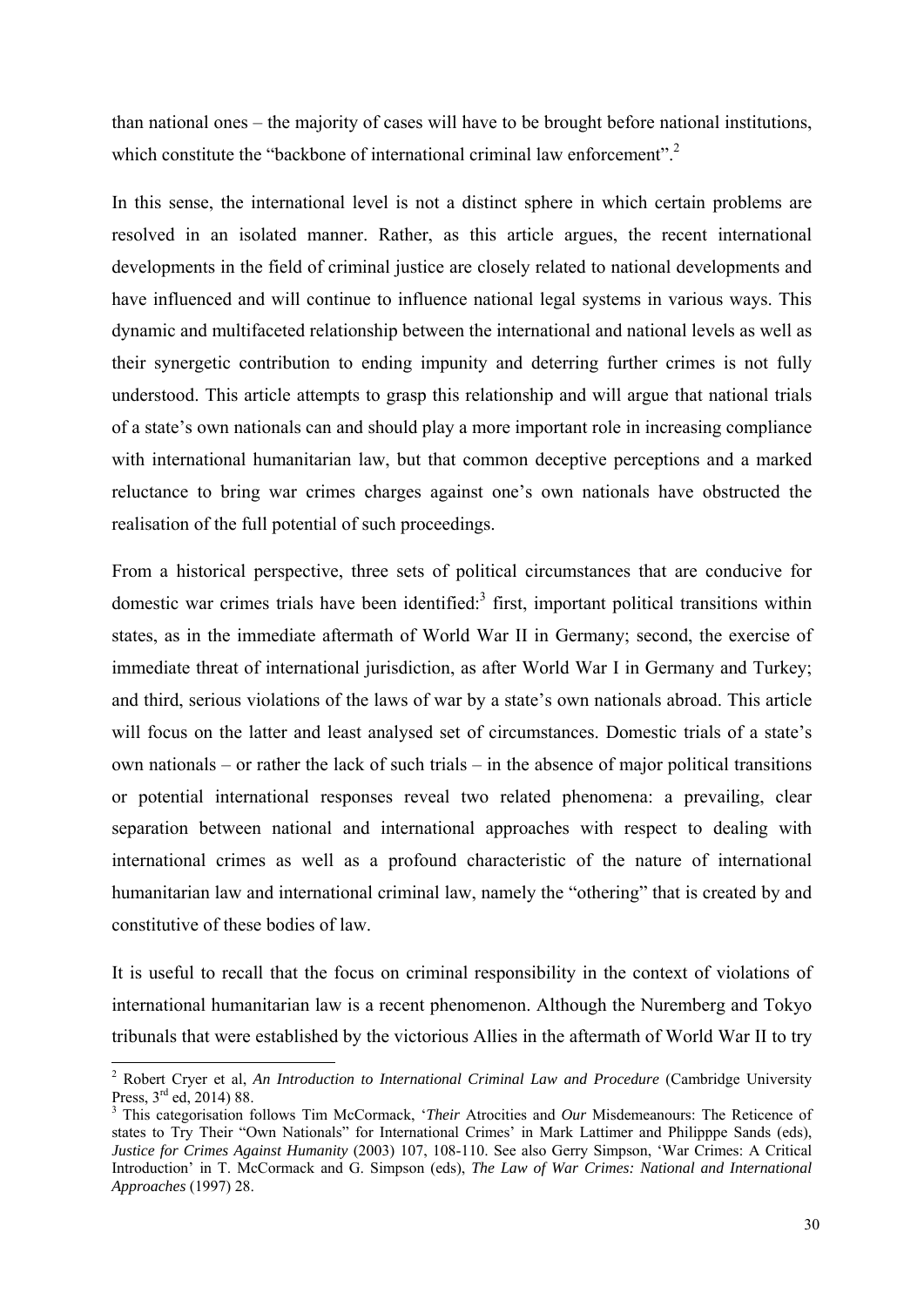German and Japanese war criminals may be considered the groundbreaking milestones for international criminal law, $<sup>4</sup>$  not a single genuinely international trial was held in the following</sup> decades. Moreover, few national trials were held, with the trial of the Nazi Adolf Eichmann in Jerusalem in the early 1960s being a notable exception. But international criminal law, and with it prosecutions for war crimes more generally, had to await its rebirth in the 1990s when the United Nations Security Council decided to react to the unfolding atrocities in the Balkans by establishing the International Criminal Tribunal for the Former Yugoslavia (ICTY). Soon after, in the face of the Rwandan genocide, the International Criminal Tribunal for Rwanda (ICTR) followed. These rapid developments that started with the establishment of these *ad hoc* tribunals and culminated in the entry into force of the Rome Statute of the ICC in 2002 were so exceptional that they have been described as an "accountability bubble".<sup>5</sup> While this international bubble may not be as big in the second decade of the  $21<sup>st</sup>$ century as in the 1990s, it has certainly not blown up. The adoption of the Rome Statute did not only establish a new institution that has the potential to bring to justice at least some of those political and military leaders that are suspected to have committed war crimes but would otherwise appear to be beyond the reach of the criminal law; arguably even more important is the objective and real potential of the Rome Statute to incentivise all states to prosecute alleged perpetrators of the so-called core crimes under international law, namely genocide, crimes against humanity, war crimes and the crime of aggression.

In addition to this impact that the international level has on the national level, it should not be overlooked that international criminal law and the jurisprudence of international criminal tribunals have been influenced significantly by national criminal law traditions. The ICTY and the ICTR, for instance, have relied heavily on a comparative analysis of national law and national legal cultures to interpret and apply international criminal law.<sup>6</sup> While international criminal law and its application can hence be considered, at least to some extent, a product of national legal systems, this product is clearly more than just an amalgam of national approaches and, in turn, affects national legislation and practice.

<sup>&</sup>lt;sup>4</sup> For the argument that international criminal law has multiple beginnings and has not developed in a linear fashion, see the contributions in Yuki Tanaka, Tim McCormack and Gerry Simpson (eds), *Beyond Victor's Justice? The Tokyo War Crimes Trial Revisited* (Martinus Nijhoff, 2011).

<sup>&</sup>lt;sup>5</sup> L. Vinjamuri and A.P. Boesenecker, 'Accountability and Peace Agreements: Mapping Trends from 1980 to 2006' (Centre for Humanitarian Dialogue, 2007) *<*http://www.hdcentre.org/files/Accountabilityreport.pdf>, 27. 6

<sup>&</sup>lt;sup>6</sup> See e.g. Vlamidir Tochilovsky, 'Legal Systems and Cultures in the International Criminal Court: The Experience from the International Criminal Tribunal for the Former Yugoslavia' in D Horst Fischer, Claus Kress and Sascha Rolf Lüder (eds), *International and National Prosecution of Crimes under International Law: Current Developments* (Arno Spitz, 2001) 627. An in-depth analysis is offered in Antonio Cassese and Mireille Delmas-Marty (eds), *Juridictions nationales et crimes internationaux* (Presses Universitaires de France, 2002).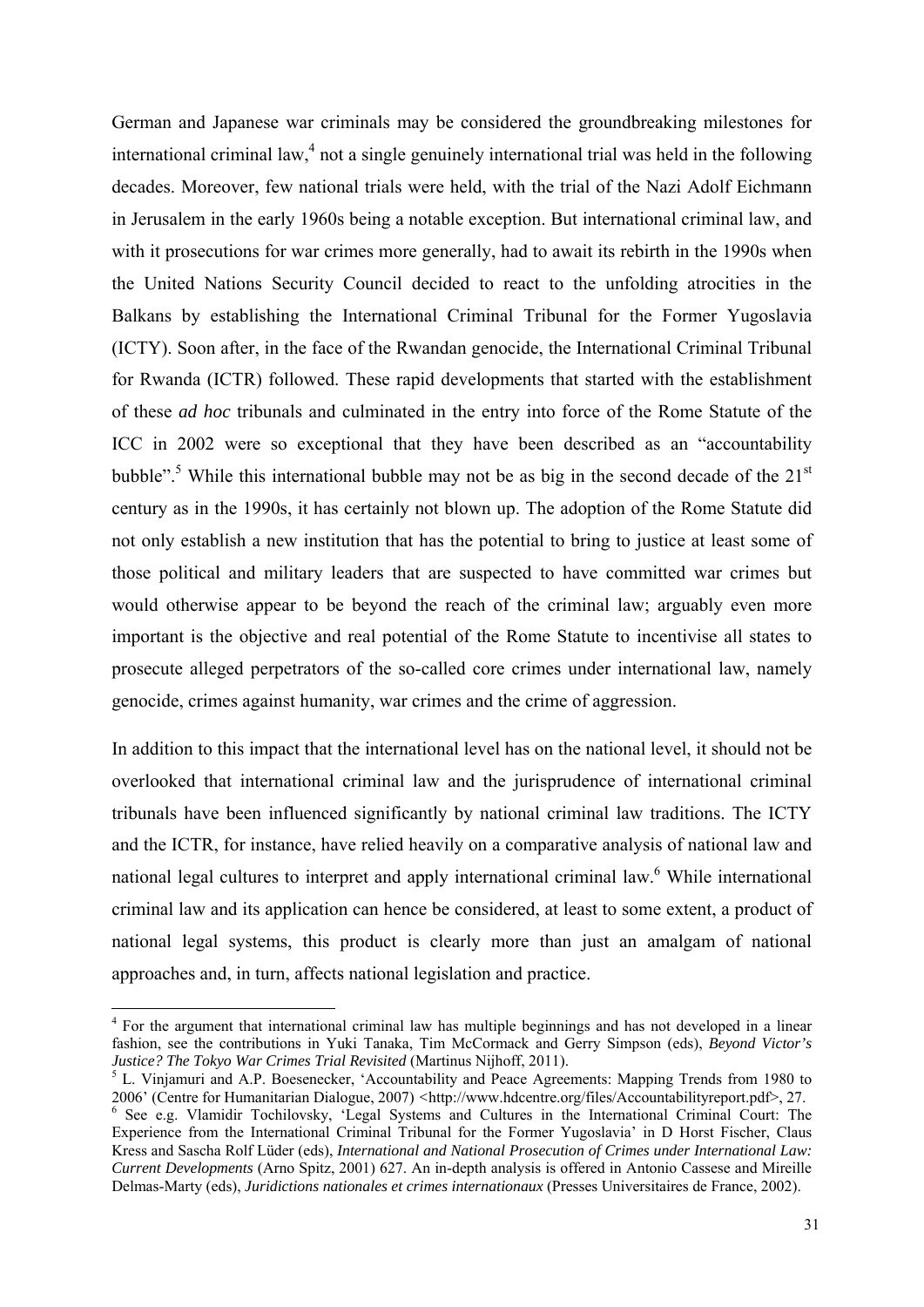### **II. "Global justice" – from the international to the national level**

The adoption of the Rome Statute, while not comparable to a criminal code *per se*,<sup>7</sup> has clarified and contributed to the development of an international obligation of states to investigate and prosecute genocide, crimes against humanity and war crimes. Few earlier treaties, including the 1949 Genocide Convention and Geneva Conventions, established such obligations. Furthermore, the Genocide Convention only requires those states where the genocide was committed to punish persons having committed genocide.<sup>8</sup> As for the Geneva Conventions, the obligation to prosecute or extradite war criminals only relates to "grave breaches". These include, as stated for instance in article 147 of the Fourth Geneva Convention, the "wilful killing, torture or inhuman treatment … not justified by military necessity and carried out unlawfully and wantonly."<sup>9</sup> Another important limitation concerns the fact that initially this obligation could only arise in the context of international armed conflicts; situations of non-international armed conflicts, with their traditionally thinner layer of regulation by international humanitarian law, were not affected. Customary international law and, more recently, also treaty law has responded to some extent to this unequal situation, which is particularly untenable in a world where the majority of armed conflicts take place within states, and not between "High Contracting Parties" any more, and where states are clearly not the only international legal subjects any more (if they ever were). There is indeed a discernible trend that consists in harmonising the regime governing non-international armed conflicts with the more developed one governing international armed conflicts. As was noted by ICTY Judge Abi-Saab in the *Tadic* case, "a growing practice and *opinio juris* both of States and international organizations has established the principle of personal criminal responsibility for the acts figuring in the grave breaches articles as well as for the other serious violations of the *jus in bello*, even when they are committed in the course of an internal armed conflict."10 The amendment of the Rome Statute at the Review Conference in 2010 that significantly extended the list of war crimes committed in the context of a noninternational armed conflict can also be assessed in this light. In sum, although there is no

<sup>&</sup>lt;sup>7</sup> Antonio Cassese, *International Criminal Law* (Oxford University Press,  $3^{rd}$  ed, 2013) 5.

<sup>&</sup>lt;sup>8</sup> As article 6 states, "[p]ersons charged with genocide or any of the other acts enumerated in article III shall be tried by a competent tribunal of the State in the territory of which the act was committed, or by such international penal tribunal as may have jurisdiction with respect to those Contracting Parties which shall have accepted its jurisdiction. Convention on the Prevention and Punishment of the Crime of Genocide, art 6.<br><sup>9</sup> Fourth Geneva Convention, art 147.<br><sup>10</sup> Prosecutor v. Tadic (IT-95-1), Separate Opinion of Judge Abi-Saab on the D

Appeal on Jurisdiction, 2 October 1995, Chapter IV.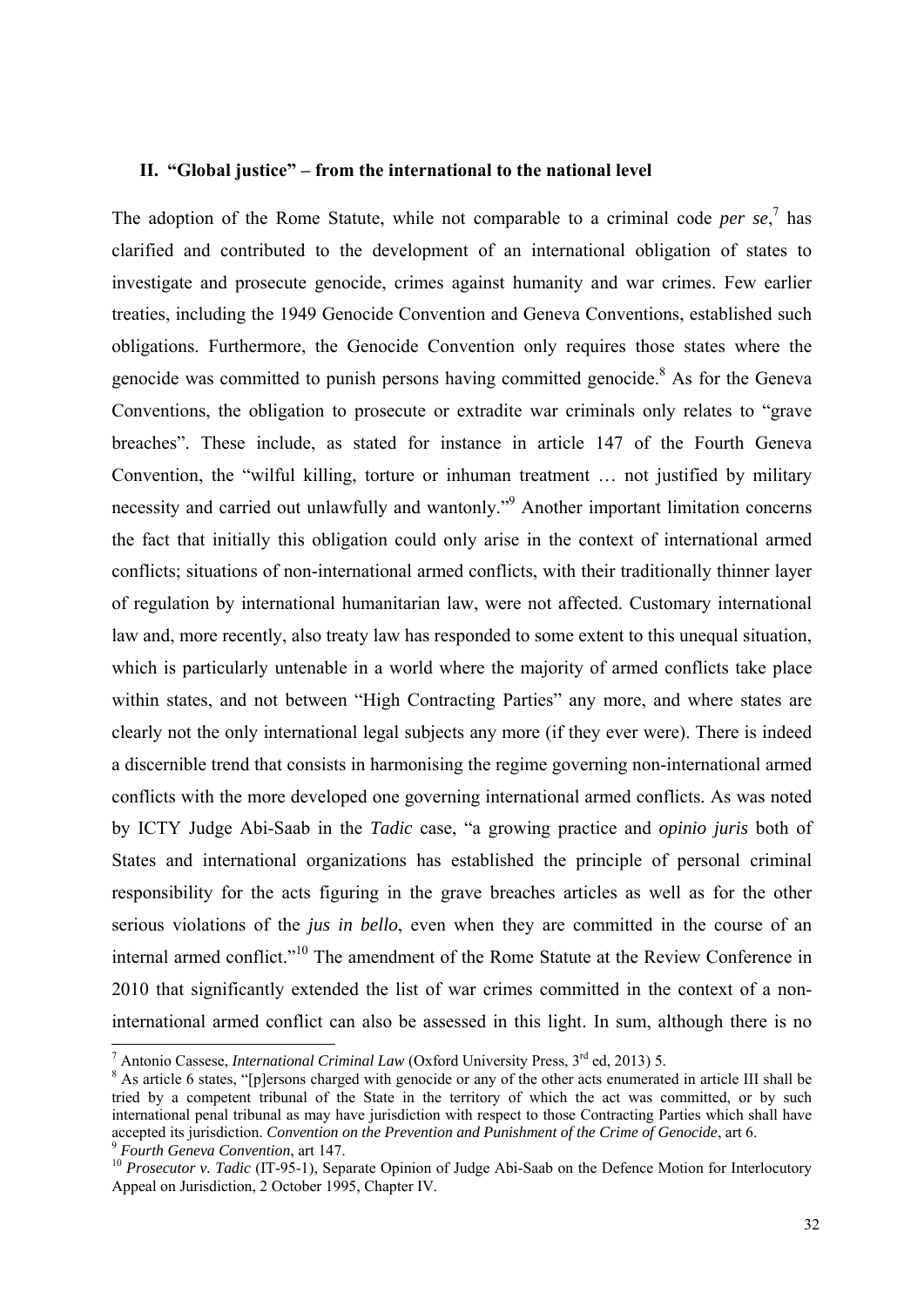specific treaty provision in this regard, it is increasingly recognised that war crimes committed in the context of non-international armed conflicts as well as crimes against humanity must be prosecuted under customary international law.

As mentioned above, despite the establishment of a number of international or internationalised criminal tribunals in recent years, including the ICTY, ICTR, ICC, the Special Court for Sierra Leone, the Special Panels of the Dili District Court in East Timor, and the Extraordinary Chambers in the Courts of Cambodia, the huge burden of investigating and prosecuting war crimes will always have to be carried by national justice systems. Among other reasons, international, and even internationalised, tribunals are considered too expensive – although their price tag may appear absurdly small when compared to the worldwide military expenditures – and are typically established to deal, in lengthy trials, with a few high-level perpetrators who are considered most responsible for the worst crimes. This means that "global justice" in this form is unlikely to reach directly the victims of lower-level and mid-level perpetrators. As a result, an important objective and legacy of international criminal justice institutions should be to spur national proceedings. As Payam Akhavan argues, "the ICC must resist the temptation of institutional self-perpetuation. Instead, its success should be measured in terms of a dialogue with, and empowerment of, national jurisdictions wherever this may be possible."<sup>11</sup>

Encouraging such empowerment of national criminal justice systems would be important, as states have traditionally been reluctant to prosecute violations of international humanitarian law, whether based on their national law or on international criminal law.<sup>12</sup> The relatively small number of convictions can also be explained by the fact that many national trials take place long after the crimes were committed, which creates additional challenges with respect to obtaining sufficient and reliable evidence. As a result, there is little case law, with the only recent noteworthy exceptions being the situations of large-scale conflict in the former Yugoslavia and Rwanda. In these situations, the international level, via the establishment of the ICTY and ICTR, instigated national prosecutions. Nevertheless, the observation that the "disparity between perpetration and prosecution is staggering"<sup>13</sup> is unfortunately still as true today as more than a decade ago. The certainly remarkable developments in the field of

<sup>11</sup> Payam Akhavan, 'The Rise, and Fall, and Rise, of International Criminal Justice' (2013) 11 *Journal of International Criminal Justice* 527, 532.<br><sup>12</sup> See generally W N Ferdinandusse, *Direct Application of International Criminal Law in National Courts* 

<sup>(</sup>TMC Asser Press, 2006).

 $13$  McCormack, above n 3, 108.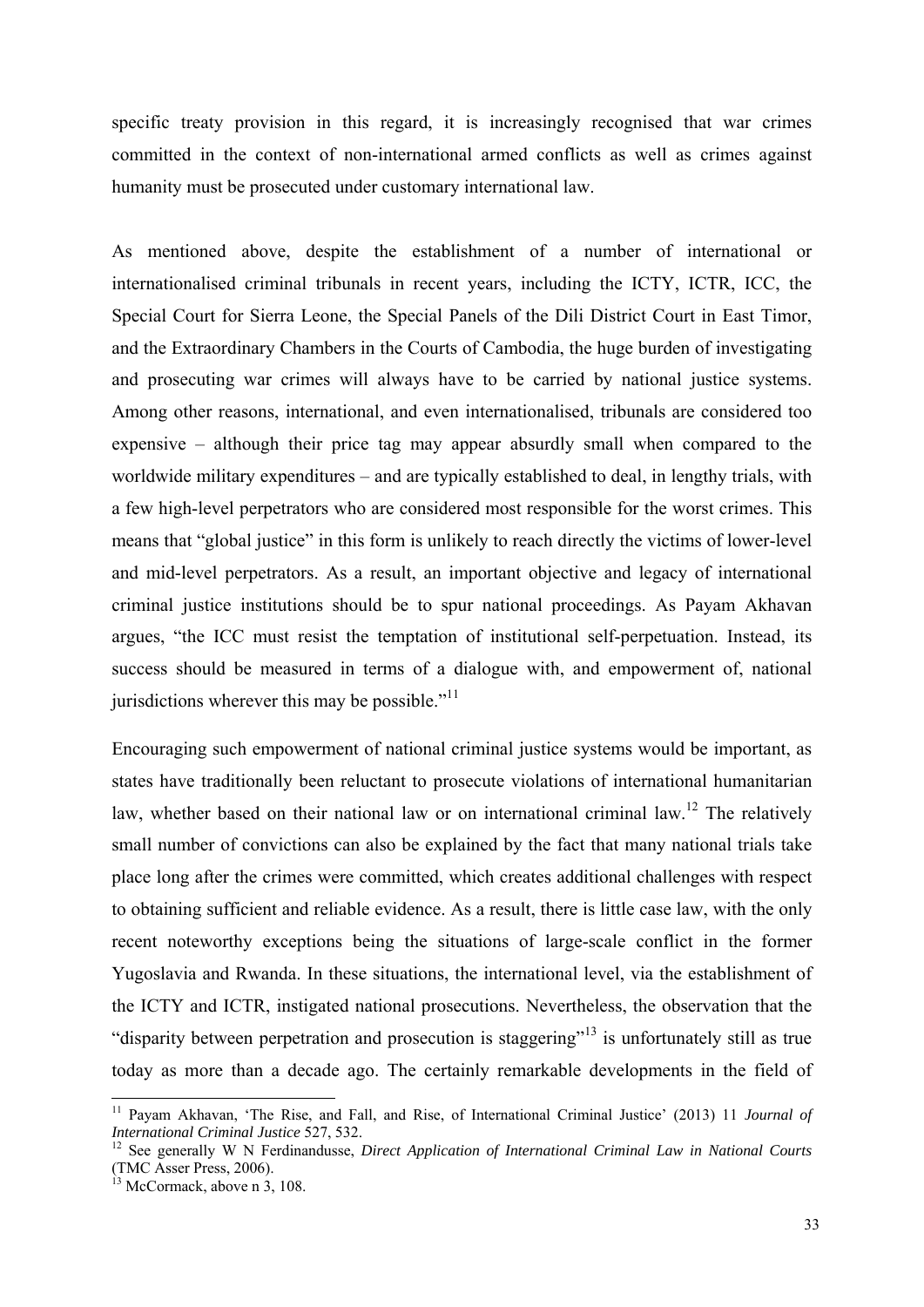criminal law at the international level have not yet altered underlying assumptions and resulting practices. As will be explored in more detail below, the insight that "we" – and not only "they" – can also commit war crimes, at least potentially, does not seem to have been fully internalised.<sup>14</sup>

## **III. A gap between international law and national approaches**

#### **Current legislative models**

The direct application of customary international law in criminal matters does not seem to be a workable option for states.<sup>15</sup> Instead, many states have enacted specific legislation in recent years to be able to prosecute alleged war criminals. This is particularly noteworthy as the 1949 Geneva Conventions and Additional Protocol I do not require states to adopt specific legislative provisions. Nevertheless, there is an increasing trend in this regard, which can, once again, be related to the adoption of the Rome Statute in 1998 and its entry into force in 2002.

States have adopted different legislative models, which can be classified in three categories. Some states have chosen to provide a generic reference to specific treaties or to the "laws and customs of war" in their legislation. The Canadian *War Crimes and Crimes Against Humanity Act*, adopted in 2000, is an example of this approach. Other states have adopted specific provisions in their own national legislation, with the most prominent example being Germany's *Völkerstrafgesetzbuch* ("international criminal code"). Australia followed a similar approach in the course of its implementation of the Rome Statute and enacted the *International Criminal Court (Consequential Amendments) Act 2002 (Cth)* to amend the Criminal Code and incorporate war crimes, crimes against humanity and genocide. Finally, and somewhat surprisingly given the important developments on the international level, many states, including France, Austria, Israel and Turkey,<sup>16</sup> still rely on existing offences under their ordinary military law or criminal law to prosecute what could also constitute war crimes in international law.

<sup>&</sup>lt;sup>14</sup> For this language, see ibid 140. As McCormack argues, "[t]rials of those fellow nationals who are representative of the predominant 'us' will always be more difficult to prosecute." Ibid 141.

<sup>15</sup> Helmut Kreicker, 'Die Rezeption des Völkerstrafrechts durch nationale Rechtsordnungen: Rechtsvergleichende Bestandsaufnahme und kritische Bewertung' (2004)<br>
<https://www.mpicc.de/files/pdf1/natstraf\_vortrag\_istanbul1.pdf>.8.

 $\frac{16}{16}$  For a succinct comparative analysis, see Knut Dörmann and Robin Geiß, 'The Implementation of Grave Breaches Into Domestic Legal Orders' (2009) 7(4) *Journal of International Criminal Justice* 703, 713-14.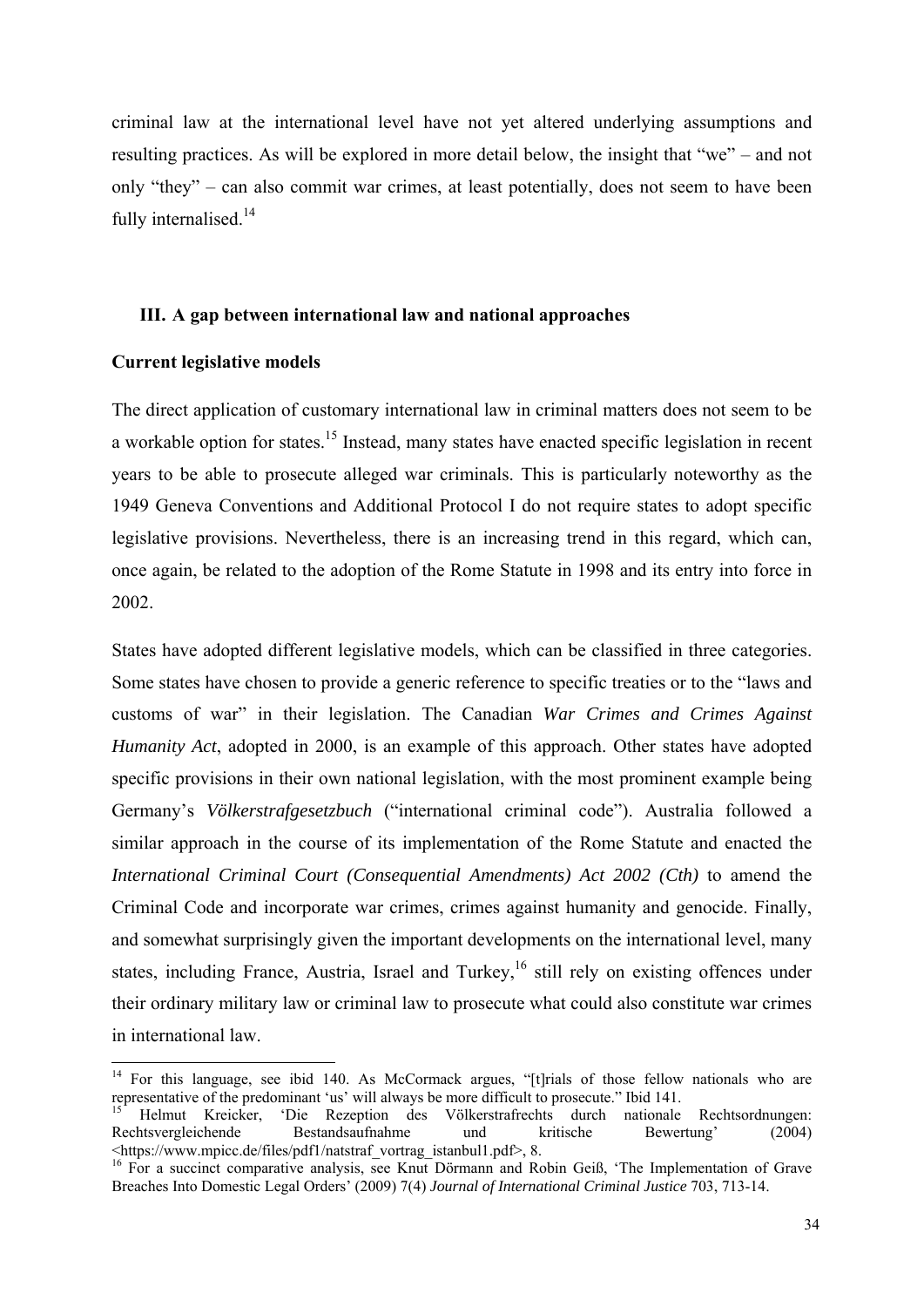#### **A hesitant prosecutorial practice**

The stance of states vis-à-vis war crimes is even more palpable when it comes to their actual prosecutorial practice. As a matter of fact, and independently from the legislative model followed, it is common state practice to charge alleged war criminals – in particular in the case of a state's own nationals – with ordinary crimes, and not with the more specific war crimes charges. The practice of the United States is particularly consistent and telling in this regard. By way of example, the trials concerning the My Lai massacre of hundreds of civilians during the Vietnam War only involved domestic, and not international, crimes. The trials were also held separately to avoid creating parallels with the war crimes trials in Nuremberg and to contain suggestions that Washington had pursued a policy comparable to the Nazi regime.<sup>17</sup> In the end, only Lieutenant William Calley was convicted. It may serve as an additional illustration of the application of different standards in this context that Calley, although sentenced initially to hard labour for the rest of his life for his involvement in the massacre, ended up serving only three and a half years under house arrest.<sup>18</sup> Much more recently, but quite similarly, US soldiers who were convicted for crimes committed in the Iraqi Abu Ghraib prison were not charged with war crimes. In fact, no US soldier has ever been charged under the 1996 *War Crimes Act*, 19 which is in line with the guidance contained in the *US Manual for Courts Martial*, according to which charges under the Uniform Code of Military Justice are to be preferred over war crimes.<sup>20</sup>

By the same token, an Australian case concerning the killing of Afghan civilians in 2009, the *Re Civilian Casualty Court Martial* case brought under the Australian *Defence Force Discipline Act 1982*, did not involve war crimes charges but "manslaughter by negligence";<sup>21</sup> and in a recent Canadian case,  $R \text{ v}$  Semrau,<sup>22</sup> a Captain was convicted in 2010 of "having

<sup>17</sup> Matthew Lippman, 'War Crimes: The My Lai Massacre and the Vietnam War' (1993) 1 *San Diego Justice Journal* 309, 315.<br><sup>18</sup> For more information on this trial, see ibid 318-329.

<sup>&</sup>lt;sup>19</sup> For more information, see Thomas W Pittman and Matthew Heaphy, 'Does the United States Really Prosecute Its Service Members for War Crimes? Implications for Complementarity before the International Criminal Court (2008) 21(1) *Leiden Journal of International Law* 165, 174. 20 "Ordinarily persons subject to the code should be charged with a specific violation of the code rather than a

violation of the law of war." *Manual for Courts-Martial United States (2012 Edition)*, Rule 307(c)(2), Discussion (D), <http://www.loc.gov/rr/frd/Military\_Law/pdf/MCM-2012.pdf>.

<sup>&</sup>lt;sup>21</sup> For more information on the case, see Joshua Kelly, '*Re Civilian Casualty Court Material*: Prosecuting Breaches of International Humanitarian Law Using the Australian Military Justice System' (2013) 37(2) *Melbourne University Law Review* 342.<br><sup>22</sup> *R v Semrau* (2010) CM 4010. Captain Semrau was subsequently dismissed from the army and apparently

went on to do private security work in northern Iraq. Oliver Mooke, 'Former Canadian Army Officer Accused of Murder Speaks Out', The Globe and Mail (online), 04 September 2012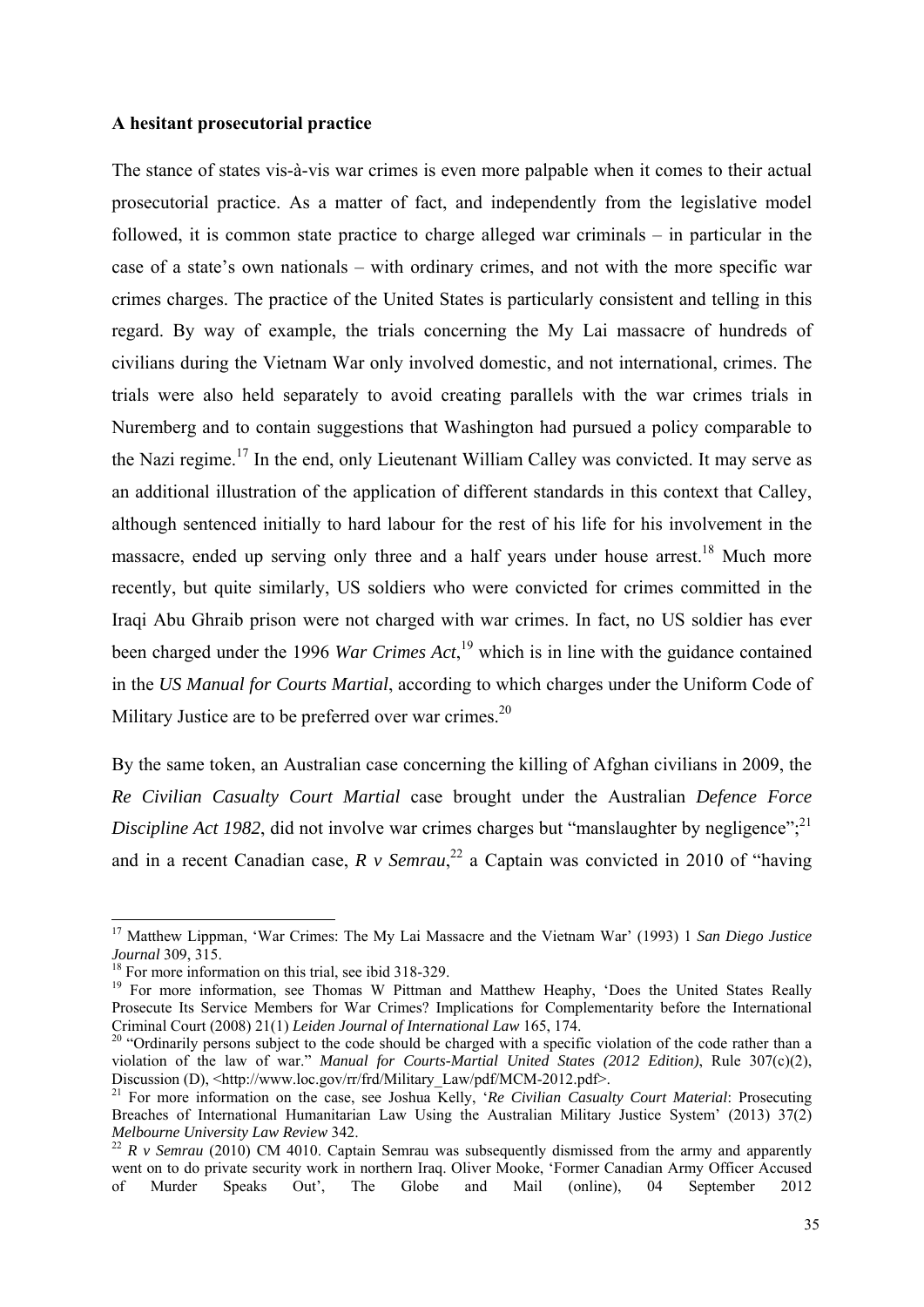behaved in a disgraceful manner" for what, at least *prima facie*, resembled a mercy killing of an Afghan who was *hors de combat*. It is worth recalling that specific war crimes legislation would have been available in both cases. To be clear, it is not presumed here that the respective members of the armed forces in these cases did commit war crimes and should have been convicted for war crimes, or that the ICC should have become involved; rather, it is argued that the appropriate charges would have been war crimes.

This fairly widespread practice to bring cases rather as disciplinary matters and to charge soldiers with "undisciplined" or "disgraceful behaviour" or with the civilian crime of "manslaughter", instead of "war crimes", merits further attention. It may be argued that the type of charge is irrelevant as long as proper criminal investigations and prosecutions are carried out. "Global justice" may be achievable through various means, with war crimes trials not being the only one. As mentioned above, according to an orthodox understanding of international humanitarian law, no specific legislation must be adopted if an effective sanction exists in the ordinary criminal law.<sup>23</sup> Knut Dörmann and Robin Geiß of the International Committee of the Red Cross write that "life-imprisonment for the act of murder as an ordinary crime would appear to be as effective a penal sanction as a life-time imprisonment for a wilful killing in the sense of Article 50 of the First Geneva Convention, Article 51 of the Second Geneva Convention, Article 130 of the Third Geneva Convention and Article 147 of the Fourth Geneva Convention."24 Following this logic, it can be argued that if specific war crimes legislation exists, there can be no international obligation to apply it, in other words to bring specific war crimes charges instead of using the ordinary criminal law. From a practitioner's perspective, bringing charges by using the better-known ordinary offences, such as murder and manslaughter, might also facilitate the task of national prosecutors, judges and defence counsels who may be less familiar with the presumably more "exotic" war crimes provisions derived from international law.

However, such a policy that privileges the "ordinary" approach rooted in the national law over the more specific international law-based approach has several shortcomings. First of all, and in line with classical Kantian and Hegelian ideas of retributivist justice,<sup>25</sup> the injustice and specific meaning of war crimes can hardly be captured by reference to ordinary criminal

<sup>&</sup>lt;http://www.theglobeandmail.com/news/national/former-canadian-army-officer-accused-of-murder-speaksout/article4518314/>.

 $23$  Kreicker, above n 15, 5.

 $^{24}$  Dörmann and Geiß, above n 16, 707-708.

<sup>25</sup> For an overview, see Michael Tonry (ed), *Why Punish? How Much?* (Oxford University Press, 2011), 8-11.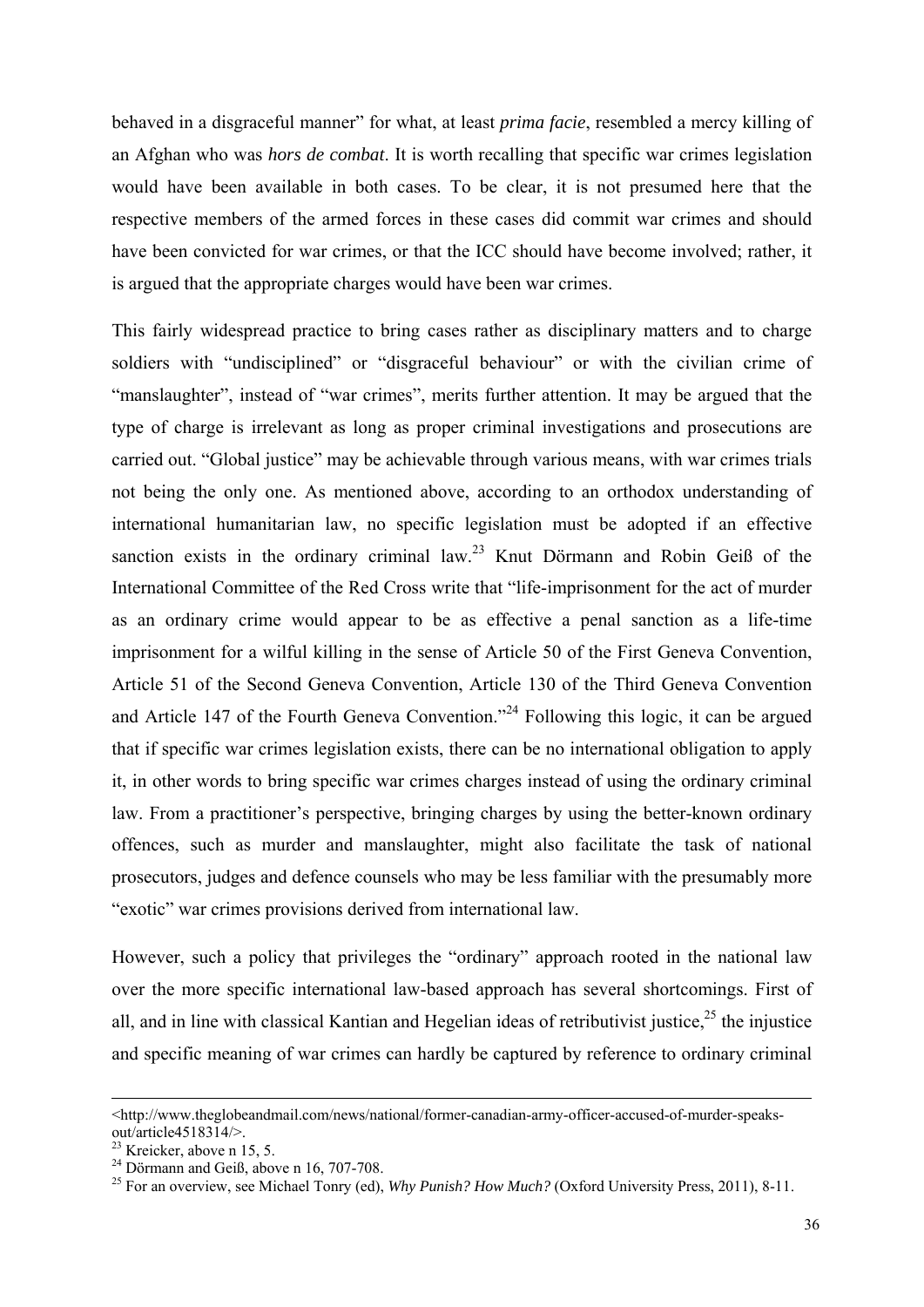law. This is the very reason why specific terms describing particularly wrongful conduct under international law, such as "war crimes", "grave breaches", "crimes against humanity" and "genocide", have been invented. These concepts carry particular stigma and have important symbolic functions.<sup>26</sup> Moreover, they are, following the language of the preamble of the Rome Statute, automatically a concern of the international community as a whole. While not breaching any international obligations *per se*, states that rely on their ordinary criminal law do undermine the spirit and objectives of international criminal law. Using ordinary criminal law provisions to judge acts of belligerents has therefore been considered to be "artificial", as Brennan J noted in *Polyukhovich v Commonwealth*. 27 In the same vein, the International Law Commission advised in its Commentary on the Draft Statute for an International Criminal Court in 1994 that the *non bis in idem* prohibition "should not apply where the crime dealt with by the earlier court lacked in its definition or application those elements of international concerns, as reflected in the elements of general international law or applicable treaties, which are the basis for the international criminal court having jurisdiction".<sup>28</sup> The International Law Commission hence suggested that the ordinary criminal law may lack specific elements, and that someone convicted of murder or manslaughter, for instance, may be tried again for genocide, war crimes or crimes against humanity. In short, a conviction under the ordinary criminal law is not equivalent to a conviction for an international crime.

Furthermore, and in a more technical sense, the nexus to the armed conflict is lost and several salient principles governing armed conflict cannot apply if ordinary charges are brought instead of war crimes charges. By way of example, the fundamental international humanitarian law concepts of "combatants" and "protected persons" do not exist in ordinary criminal law and can therefore not play any role. This carries the risk of punishing individuals who have complied with international humanitarian law and should therefore not be punished. It might indeed be easier to defend oneself against appropriately brought war crimes charges – consider the example of the perfectly legal killing of an enemy combatant or the necessary and proportional killing of a civilian – than the equivalent charge of murder or manslaughter under ordinary criminal law. Finally, not all war crimes have an equivalent in

<sup>&</sup>lt;sup>26</sup> For the "expressive capacity of international punishment", see Robert D Sloane, 'The Expressive Capacity of International Punishment: The Limits of the National law Analogy and the Potential of International Criminal Law' (2007) 43 Stanford Journal of International Law 39.

<sup>&</sup>lt;sup>27</sup> Polyukhovich v Commonwealth (1991) 172 CLR 501, 543.<br><sup>28</sup> Report of the International Law Commission on the work of its forty-sixth session, UN GAOR, 49<sup>th</sup> sess, Supp No 10, UN Doc A/49\10 (2 May-22 July 1994), Draft Statute for an International Criminal Court, art 42, Commentary (6).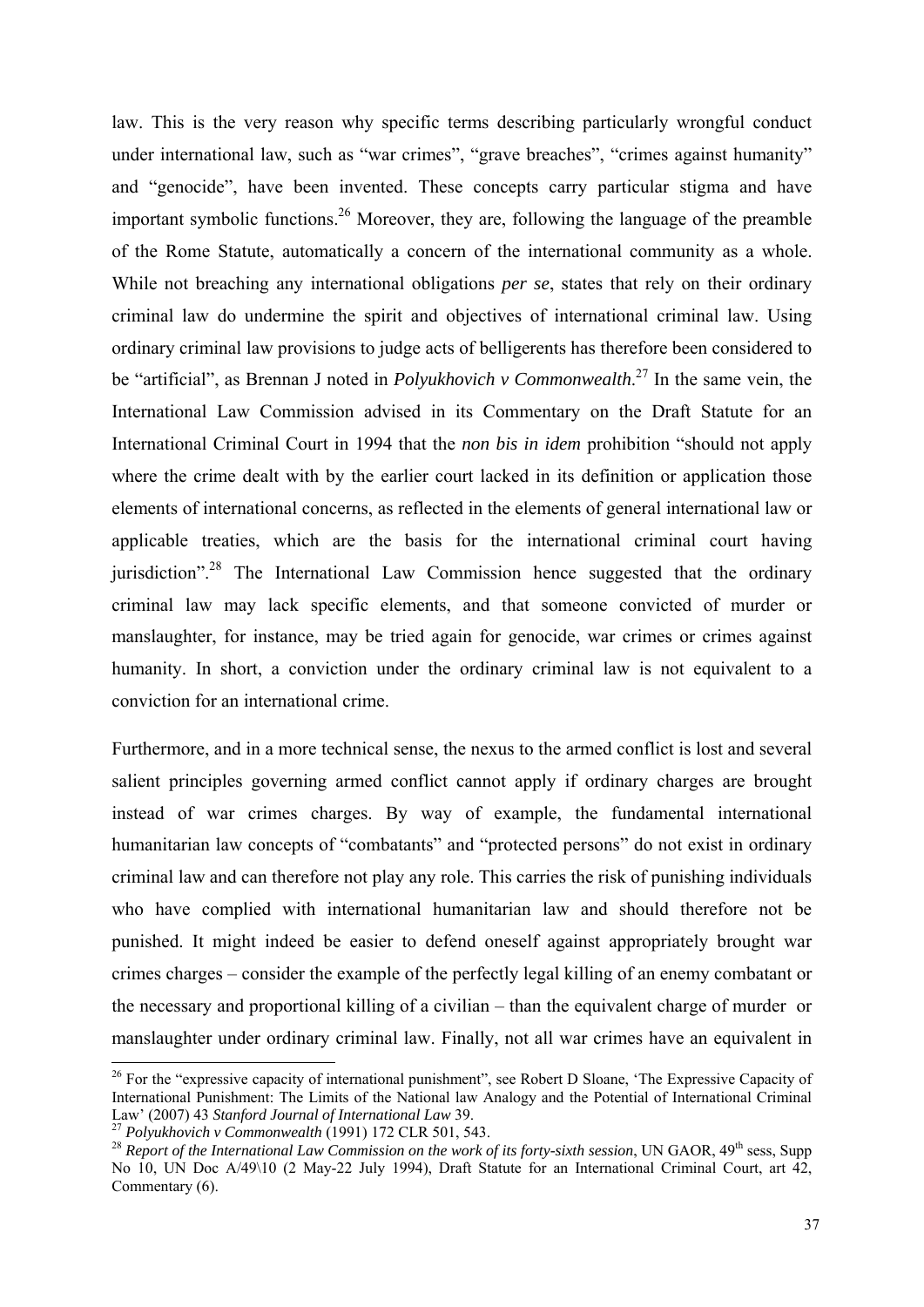the ordinary criminal law, which means that some forms of conduct that have clearly been criminalised under international law would go unpunished without specific war crimes charges. Examples include compelling a prisoner of war to serve in enemy forces and the improper use of the distinctive emblems of the Geneva Conventions.<sup>29</sup>

## **Orientialist beliefs**

By not adopting specific legislation, such as the Canadian *War Crimes and Crimes Against Humanity Act*, or by not using such legislation in proceedings against their own nationals, Western states follow a common and apparently well-entrenched orientalist-tainted<sup>30</sup> belief: certain forms of atrocities that have been given specific names in international law can only be committed by "others" in some remote place far away. This "othering" builds on a long tradition in international law, and in particular international humanitarian law, with the figure of the "other" arguably being constitutive of our contemporary laws of war. In the words of Frédéric Mégret, "it is their dark alter ego, the 'uncivilized', 'barbarian', 'savage' from which the laws [of war] seek to distance themselves."31 And yet, as Antony Anghie maintains, "[w]ars against the 'uncivilized' inevitably require the use of uncivilized methods and this tends to have the effect of corrupting the self-identified civilized as well." $32$  It appears, moreover, highly ironic that international humanitarian law was originally conceived for "civilised nations"; now, the language of war crimes seems to be reserved for the "barbarians". These underlying dynamics that characterise the nature of international humanitarian law and international criminal law reveal the urgent necessity of a consistent and self-critical application of these bodies of law, which is why the framing of crimes in the context of armed conflicts, in particular when committed by a state's own nationals, matters.

These well-entrenched orientalist beliefs only seem to be changing slowly. However, the developments within and impact of international law account for certain changes. The rich discussions around the different cases brought in the United Kingdom for the death of the Iraqi detainee Baha Mousa are an insightful example. For many commentators, the death of Baha Mousa could neither be a common crime nor a war crime but constituted a "breach of discipline", which was explained by the "difficult conditions under which UK soldiers were

<sup>&</sup>lt;sup>29</sup> See e.g. articles  $8(2)(a)(v)$  and  $8(2)(b)(vi)$  of the Rome Statute.<br><sup>30</sup> See generally Edward Said, *Orientalism* (Penguin, 1977).<br><sup>31</sup> Frédéric Mégret, 'From "Savages" to "Unlawful Combatants": A Postcolonial Look at I Humanitarian Law's "Other"' in Anne Orford (ed), *International Law and its Others* (Cambridge University Press, 2006) 265, 267.

<sup>32</sup> Antony Anghie, 'On Critique and the Other' in Anne Orford (ed), *International Law and its Others* (Cambridge University Press, 2006) 389, 399.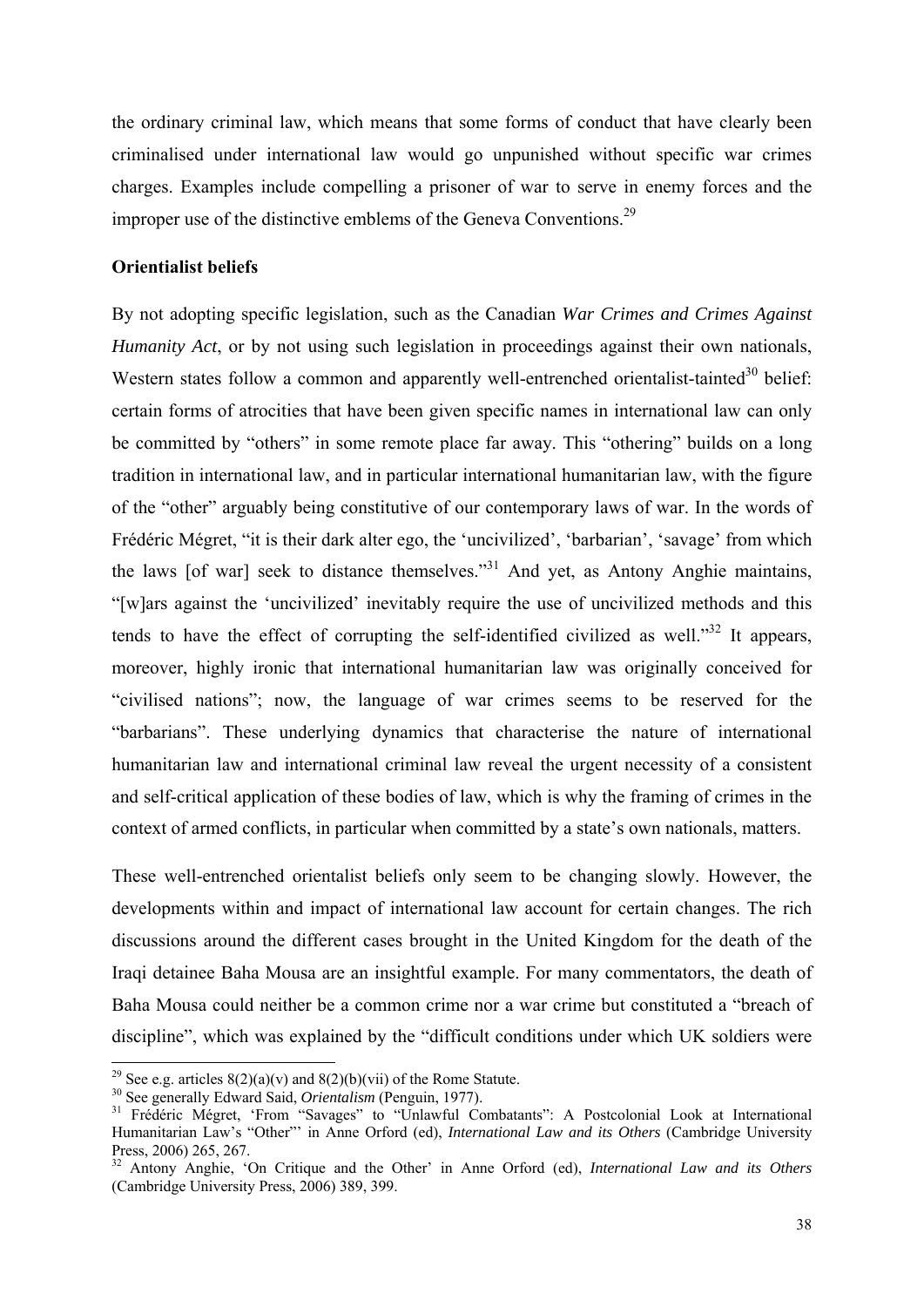operating."33 The military was mostly concerned with the possibility that allegations of torture and inhumane treatment affect the reputation and operational effectiveness of the armed forces. As Gerry Simpson points out with respect to the language employed in the court-martial proceedings, "Mousa and his fellow victims are consigned to the margins; their terrible suffering over 36 hours in Basra becomes an 'unlawful conditioning process'."34 Furthermore, the announcement that British soldiers would be charged with war crimes was met with huge criticism in the  $UK^{35}$  Simpson concludes that "[t]he critics of the Basra investigations are responding to a (legitimate) sense that war crimes law, in its broadest sense, is associated with mass criminality. ... there is an assumption underlying the *Rome Statute* that war crimes law is to be concerned with bureaucratically directed or statecontrolled acts of large-scale political criminality.<sup>36</sup> While this may be true for proceedings before the ICC, it is not necessarily the case that domestic war crimes proceedings are and should only be concerned with mass criminality. To the contrary, as it will be argued in more detail below, prosecuting even relatively isolated war crimes *as war crimes* can not only advance the goals of "global justice" but also help breaking with the well-entrenched and dangerous "us" versus "them" dichotomy in international humanitarian law and international criminal law.

In sum, as it is argued here, the benefits of adopting specific legislation and of bringing war crimes charges, when appropriate, clearly outweigh the costs. Updating national legislation, training judges, prosecutors and defence lawyers to make them aware of and consider the added value of international humanitarian law and international criminal law will contribute to bridging the national with the international level and has the potential to strengthen compliance with international humanitarian law.

# **IV.Why prosecute? Functions of individual criminal responsibility for serious violations of international humanitarian law**

Armed conflicts are arguably idiosyncratic situations that eschew the rationale behind the functioning of criminal law in ordinary, peaceful societies. International criminal law, as

<sup>33</sup> For an overview of such arguments, see Gerry Simpson, 'The Death of Baha Mousa' (2007) 8(2) *Melbourne Journal of International Law* 340, 347-348.<br><sup>34</sup> Ibid 348 [footnote omitted].

<sup>&</sup>lt;sup>35</sup> Ibid 350-51.

<sup>36</sup> Ibid 351.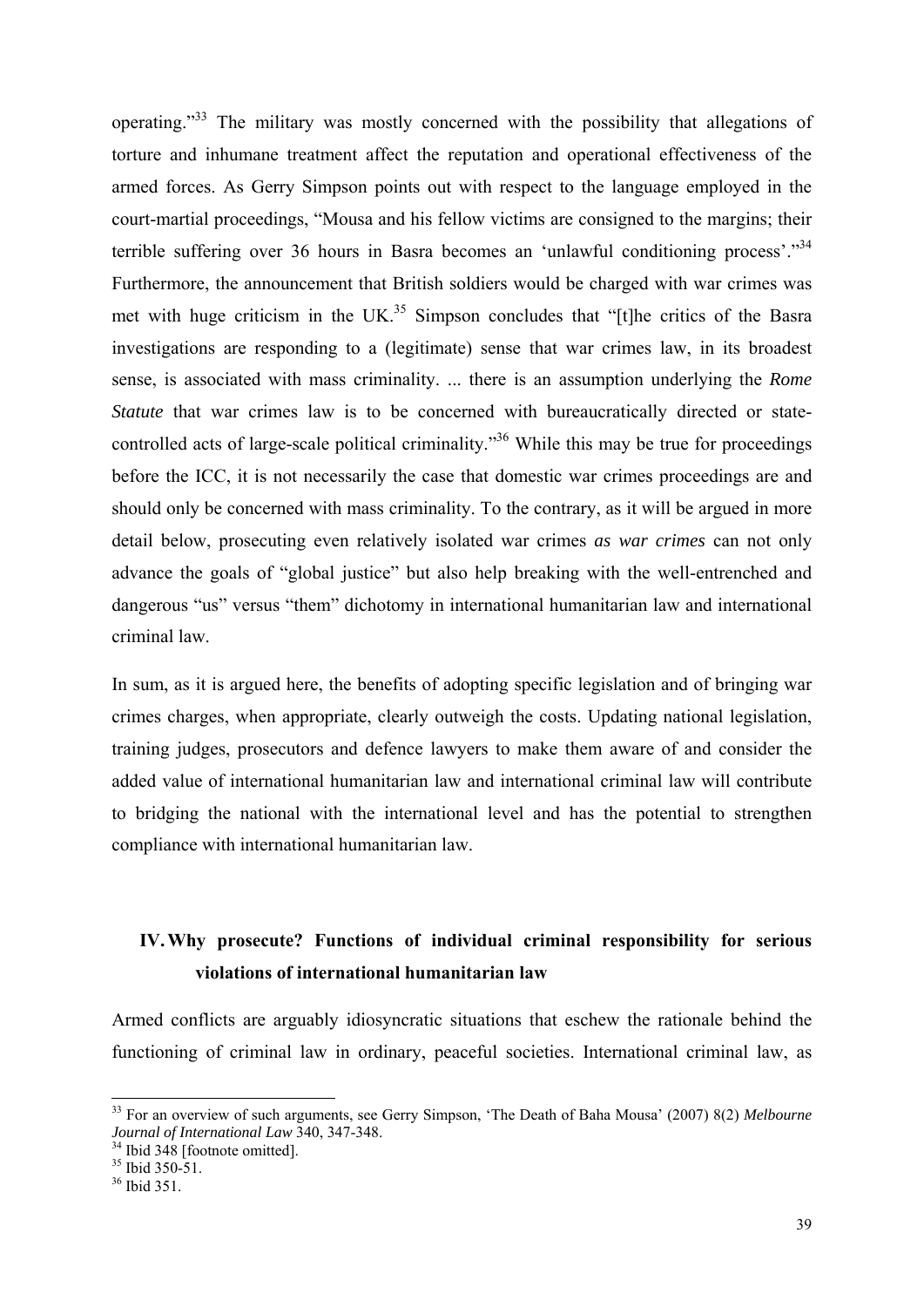opposed to national criminal law, does not only attempt to serve multiple communities; international crimes also take place within a different normative universe.<sup>37</sup> As Hannah Arendt already asked pointedly in the context of her efforts to theorise what she called the "banality of evil" generated during the Third Reich, "[c]an we apply the same principle that is applied to a governmental apparatus in which crime and violence are exceptions and borderline cases to a political order in which crime is legal and the rule?"<sup>38</sup> In the same way, most war criminals must be considered a particular type of criminals, and insights on specific and general deterrence stemming from the general literature on criminology are only useful to a limited extent. At the same time, it must be recalled that not all war criminals fall into the same category, and it would be erroneous to try to apply the same logic and standards to all war criminals. As Robert D. Sloane has argued, not all war criminals embody "a single psychosocial profile, say, that of the paranoid automaton, inculcated with hatred and psychologically conditioned to act as he does by propaganda, social pressure, primordial cultural influences, and so forth."39

The scope of this article can of course not do justice to the numerous and complex functions of prosecutions. Nevertheless, two main streams of consequentialist arguments, in addition to a Kantian categorical imperative that requires proportional punishment, in favour of holding individuals criminally accountable for serious violations of international humanitarian law can be identified. These streams will be analysed in light of the potential of national approaches and the ways in which the existing gap between the national and the international levels can be bridged.

### **Restraining potential war criminals**

The first argument is based on the fundamental assumption that the threat of criminal sanctions for breaching the laws of war enhances compliance with this body of law. According to this reasoning, particular individuals, whether high-ranking political and military decision-makers or low-ranking soldiers, will be more concerned about the legality of their actions if, in addition to state responsibility, these actions may be also be scrutinized through the lens of the criminal law. Not only knowledge of the applicable law is hence required and matters here; the actor in question must also be aware of the fact that breaching the applicable law might lead to him or her being prosecuted. The likelihood of such

 $37$  Sloane, above n 26, 41.

<sup>38</sup> Hannah Arendt, *Eichmann in Jerusalem: A Report on the Banality of Evil* (Penguin Books, 1963), 291-292.<br><sup>39</sup> Sloane, above n 26, 73.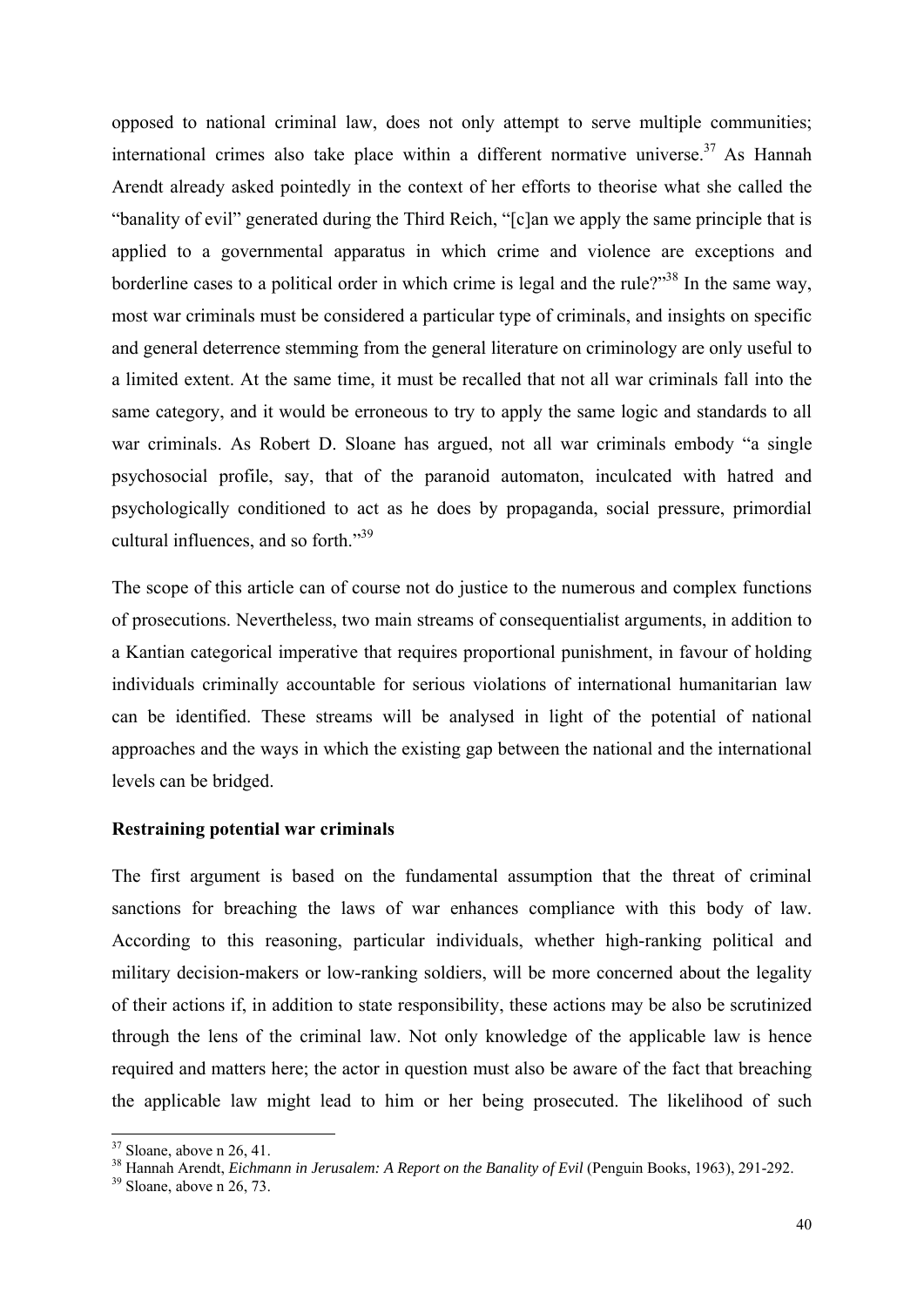prosecutions is obviously significant. It is the awareness – even in the middle of the so-called "fog of war" – of the respective actor that certain actions might lead to criminal prosecutions that determines whether such prosecutions remain a purely abstract threat or come into play in the context of the actual conduct of hostilities.

From a military perspective, credible threats of prosecutions as well as actual prosecutions can contribute to maintaining discipline within the armed forces and also increase compliance with international humanitarian law. For Australian members of the Defence Forces, for instance, the possibility of individual criminal responsibility for their actions in the context of the involvement of the Defence Forces in United Nations peacekeeping operations as well as in place like Afghanistan and Iraq adds another layer of accountability. Australian soldiers might care about Australia's responsibility, as a state, for its internationally wrongful conduct; concern about an individual's own future, however, may strike deeper and more directly. This concern might also be amplified by the fact that a "breach of discipline" might constitute and be framed as a "war crime".

This reasoning assumes that the respective individuals are sensible actors that make their decisions based on a rationally pursued cost-benefit analysis. As Payam Akhavan argues, "[l]eaders may be desperate, erratic, or even psychotic, but incitement to ethnic violence is usually aimed at the acquisition and sustained exercise of power.<sup>340</sup> The point here is that war criminals, or potential war criminals, are to be considered rational actors who also take into account the threat of criminal prosecutions and their possible incapacitation through the criminal law.

However, emotions, of which such rationally behaving individuals are supposed to abstract themselves, play an important role, particularly in the context of armed conflict. Political and military leaders might not only seek to acquire or sustain their exercise of power; waging a war, especially an ethno-political one, goes to the very heart of both an individual's and a community's feelings. The general deficiencies of the deterrence model in a national criminal law context are hence amplified in times of war. Armed conflicts are unusual situations. As Leslie P. Francis and John G. Francis have argued by relying on John Rawls' theory of justice, the situations for which international criminal institutions have been established can be described as partial compliance contexts, where people "lack basic assurances of

<sup>40</sup> Payam Akhavan, 'Beyond Impunity: Can International Criminal Justice Prevent Future Atrocities' (2001) (95(1) *American Journal of International Law* 7, 12.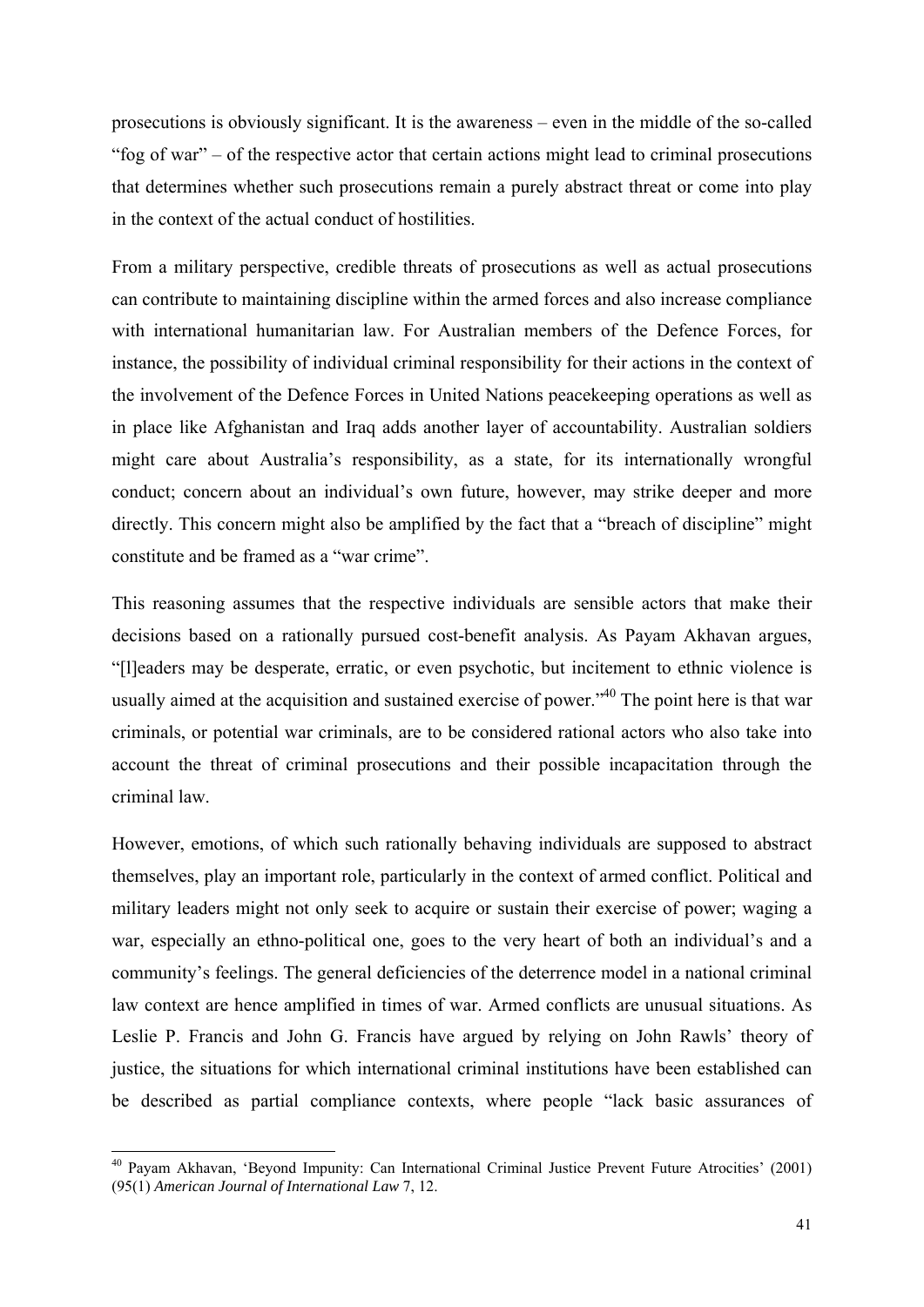stability."<sup>41</sup> It is because of the unusual circumstances of such situations arising from armed conflict that prosecutions, or the threat of prosecutions, may me less effective in preventing further crimes than in an ordinary national context. $42$ 

The role of emotions is significant but underestimated and understudied in the legal literature, which still tends to construct legal subjects as rational actors whose behaviour can be influenced more or less directly by the so-called rule of law. The extent to which international humanitarian law has been and is violated in some situations – the Balkans, Darfur, Syria, to name just a few – illustrates that rational rule of law principles that apply in ideal contexts do not necessarily apply in circumstances of severe injustice.<sup>43</sup> Moreover, the facts that even presumably well-trained members of western armies mistreat and torture detainees and suffer themselves in large numbers from post-traumatic stress disorders<sup>44</sup> indicate that armed conflicts cannot be perceived as a purely, or largely, rational matter. This brings us to the conclusion that due to its fundamental attempt to *reason* individuals, international criminal law, including its application by national institutions, is necessarily of limited reach. Despite every possible effort to make members of the armed forces internalise the laws of armed conflict and the threat of criminal sanctions, we may have to accept that at least in some circumstances, these rules deeply rooted in reason and rationality must remain abstract and inconsequential.

In addition to relatively abstract notions of general deterrence, the question is whether criminal prosecutions, or threat of criminal prosecutions, may have an immediate impact on the conduct of the hostilities itself. In other words, can the involvement of institutions like the ICC in specific situations increase compliance with international humanitarian law in the context of ongoing armed conflicts?<sup>45</sup> It has been argued that "[s]tigmatizing delinquent leaders through indictment, as well as apprehension and prosecution, undermines their

<sup>&</sup>lt;sup>41</sup> Leslie P Francis and John G Francis, 'International Criminal Courts, the Rule of Law, and the Prevention of Harm: Building Justice in Times of Injustice' in Larry May and Zachary Hoskins (eds), *International Criminal Law and Philosophy* (Cambridge University Press, 2010) 58, 65.<br><sup>42</sup> For these arguments, see Deirdre Golash, 'The Justification of Punishment in the International Context' in

Larry May and Zachary Hoskins (eds), *International Criminal Law and Philosophy* (Cambridge University Press, 2010) 201, 202.

<sup>&</sup>lt;sup>43</sup> This language draws on Francis and Francis, above n 41, 64.

<sup>44</sup> See e.g. Karen H. Seal et al, 'Bringing the War Back Home: Mental Health Disorders Amongst 103,788 US veterans returning from Iraq and Afghanistan Seen at Department of Veterans Affairs Facilities' (2007) 167<br>JAMA Internal Medicine 476

<sup>&</sup>lt;sup>45</sup> I have tried to find some answers to these difficult questions in 'The ICC in Darfur – Savior or Spoiler?' (2007) 14:1 *ILSA Journal of International and Comparative Law* 145 and in 'Armed Conflicts and the International Criminal Court: From Elusive Outcomes to Process-Related Commitments' (2014) 12(3) *Journal of International Criminal Justice* 471.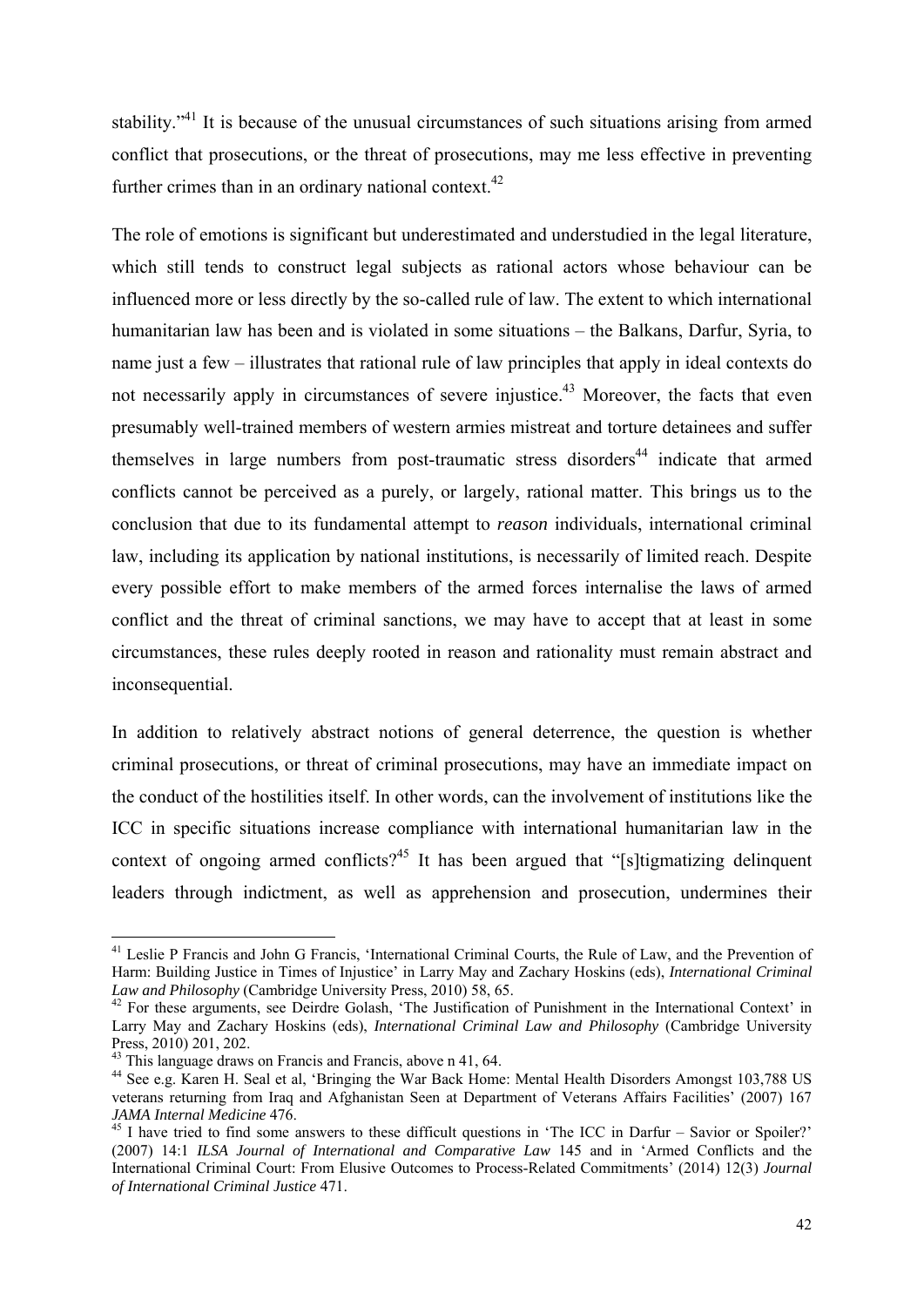influence."<sup>46</sup> This would mean that criminal leaders who are responsible for ordering or not preventing war crimes can be weakened by the initiation of criminal proceedings against them. Such a perceived impact – or its potential – is obviously hard to assess. It might therefore be misleading to conclude that it is prosecutions, or the threat of prosecutions, that make the decisive difference. In the context of northern Uganda, for instance, it has been argued that the issuance of arrest warrants by the ICC against the leaders of the Lord's Resistance Army both thwarted all efforts to negotiate with them *and* brought them to the negotiating table, that the warrants both made the Lord's Resistance Army act more cautiously *and* provoked further massacres of civilians.47

Moreover, although non-international armed conflicts have by far outnumbered the more traditional international armed conflicts and produce the majority of victims, for these conflicts international humanitarian law, and as a corollary also international criminal law, is still less developed. Moreover, the application itself of this body of law might be disputed since states are often reluctant to acknowledge that an armed conflict in the sense of the Geneva Conventions and Additional Protocol II is actually taking place on their territory. Another important limitation of war crimes prosecutions is that not all violations of international humanitarian law are also war crimes, which means that other means must complement this approach to ensure that international humanitarian law is respected entirely.

Nevertheless, the risk of criminal prosecutions has become a reality for all political and military leaders involved in armed conflicts, whether international or non-international in character, in particular since the establishment of the ICC. Due to its permanent nature, the ICC has the potential to shift the delivery of post-conflict justice, which all other international and internationalised tribunals have primarily been concerned with, towards during-conflict justice. The Court has a novel capacity to contribute to more restraint by holding high-level offenders accountable of their decisions. Since more than two thirds of all states have become parties to its statute, the ICC also has great legitimacy; and since the Security Council may refer to the ICC Prosecutor any situation that it deems to be a threat to international peace and security in line with Chapter VII of the Charter of the United Nations, the threat of a trial before the ICC – and possibly outright incapacitation following a conviction – is truly a global one.

<sup>46</sup> Akhavan, above n 40, 7.

<sup>47</sup> For an overview of some of these arguments, see Philipp Kastner, *International Criminal Justice* in bello*? The ICC between Law and Politics in Darfur and Northern Uganda* (Martinus Nijhoff, 2011) 77-85.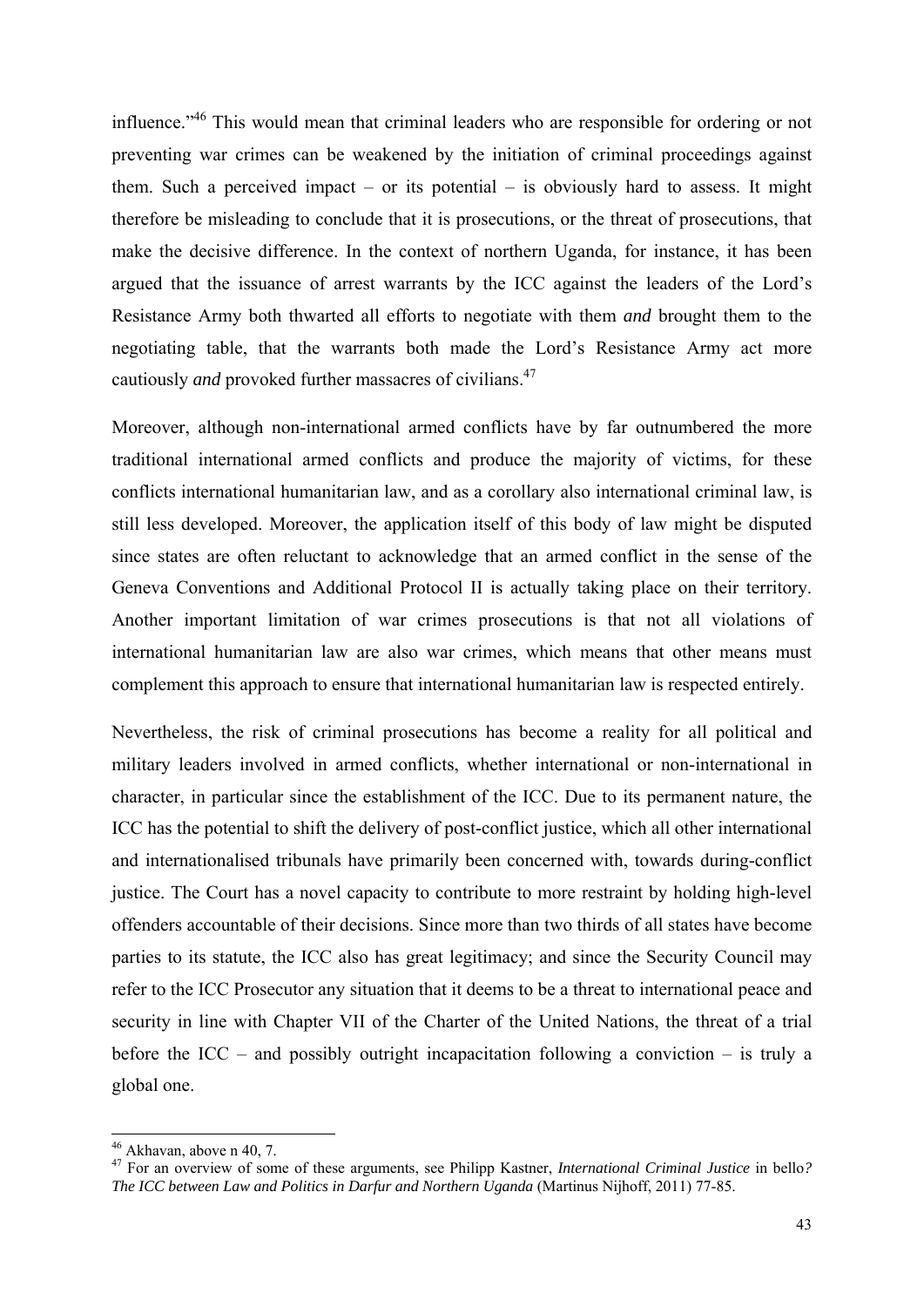In other words, the ICC, as well as other international and also national tribunals, may influence the dynamics of an ongoing armed conflict significantly and may hence contribute to increasing compliance with international humanitarian law. This impact may be greater with respect to preventing the *outbreak* of violence, or its resumption in post-conflict situations, than with respect to halting atrocities that have already started.<sup>48</sup> This is an important *caveat*. The real or potential involvement of criminal justice institutions in the context of ongoing armed conflicts has indeed generated exaggerated and often illusory expectations with respect to ending a conflict or reducing violations of international humanitarian law and international human rights law.<sup>49</sup> Having such immediate political effects is not part of the mandate of criminal justice institutions, and such effects should neither be expected nor be the reason for referring situations to the ICC Prosecutor or for creating international, internationalised or special national tribunals.

## **Eliminating safe havens**

Ensuring that there are no safe havens for war criminals is another important function that can be attributed to criminal prosecutions for serious violations of international humanitarian law. Focussing rather on the mid- to long-term impact, instead of immediate effects, that criminal sanctions may have, this concern lies at the heart of a common discourse that has emerged since the 1990s and that consists in declaring a global "fight" against impunity. Although these global efforts to eliminate safe havens for war criminals is altogether a recent phenomenon, precursors to the current practice can be found in legislation adopted in the aftermath of World War II. Australia, for instance, adopted the *War Crimes Act 1945 (Cth)* to prevent war criminals from immigrating to Australia and finding a safe haven there. However, the legislation remained largely symbolic for several decades and had little impact in practice,<sup>50</sup> which illustrates the oftentimes only formal and rather rhetorical, but not actual, commitment to bring war criminals to justice.

<sup>48</sup> For this argument, see Akhavan, above n 40, 10.

<sup>&</sup>lt;sup>49</sup> It is now firmly established that international human rights law also applies in the context of armed conflict. For an in-depth discussion of the relationship between international human rights law and international humanitarian law, see René Provost, *International Human Rights and Humanitarian Law* (Cambridge University Press, 2002).

<sup>50</sup> For Australia's tradition as a "sanctuary" for war criminals, see Mark Aarons, *War Criminals Welcome: Australia, A Sanctuary for Fugitive War Criminals since 1945* (Black, 2001).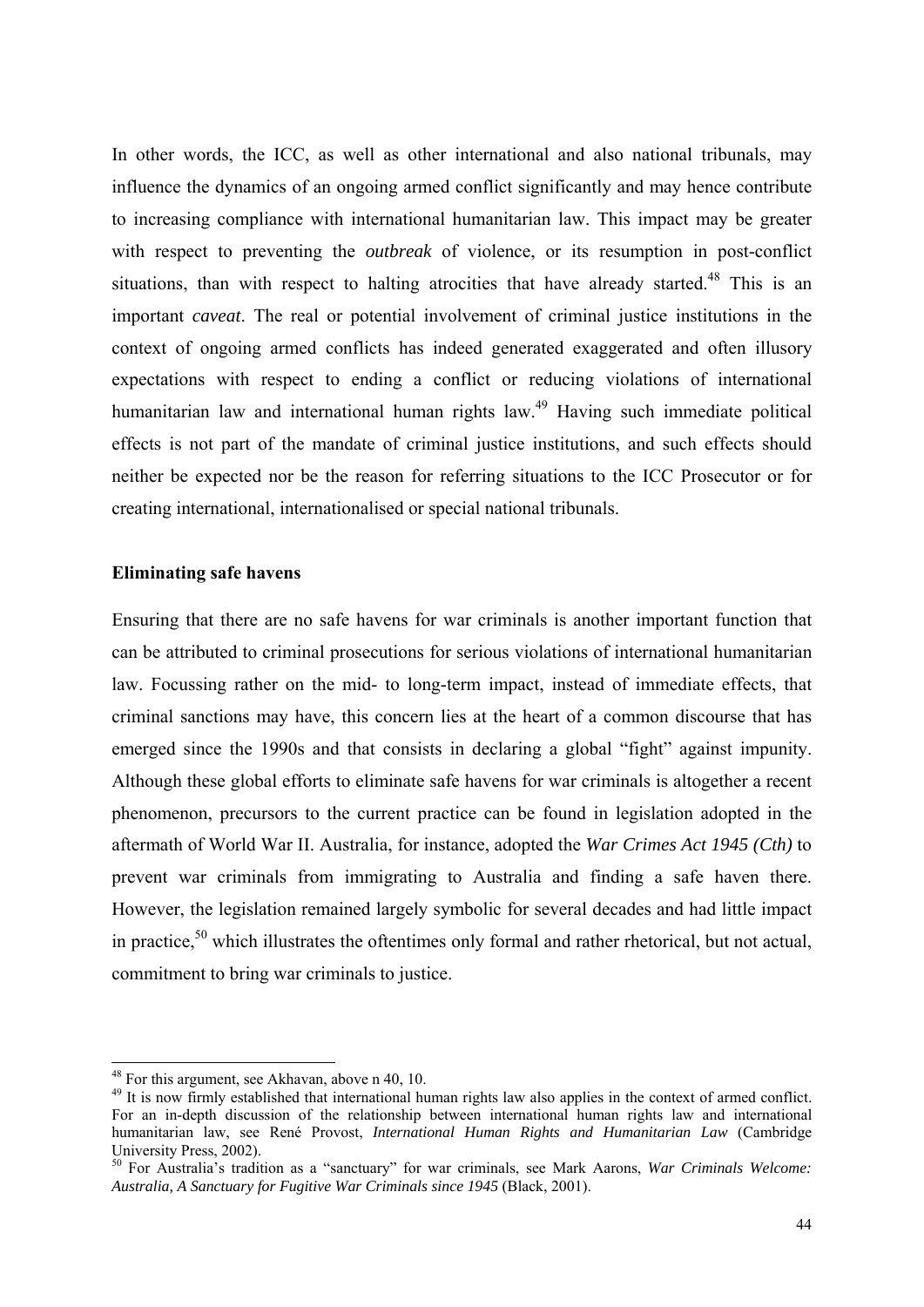An important feature in this "fight" against impunity is the increasing expansion of the principle of universal jurisdiction, according to which any state may prosecute non-nationals for genocide, crimes against humanity and war crimes, even if the crimes have been committed abroad against foreign nationals. Transcending the traditional jurisdictional links of nationality and territoriality in these situations is warranted since such crimes are automatically a concern to the international community as a whole. Every state should hence contribute to fighting impunity and to eliminating safe havens for war criminals.

Universal jurisdiction gained much attention in the late 1990s with the extradition proceedings in the United Kingdom of General Augusto Pinochet that were initiated by Spain. It appears, however, that the trend to apply the principle broadly, as illustrated by the initially extensive Belgian law of universal jurisdiction that was adopted in 1993, has yielded to a narrower application. The Belgian law, after a number of controversial attempts had been made to indict various foreign political figures, was amended in 2003 to provide *inter alia* that the accused must be a Belgian resident.<sup>51</sup>

It is the Rwandan genocide and the mass atrocities committed in the Balkans that have given rise to several cases brought under the principle of universal jurisdiction in Europe and North America. By way of example, several Rwandan nationals have been convicted for genocide, crimes against humanity and war crimes in Belgium, Canada, Finland, and Germany. These cases confirm and reinforce the feeling that is, it seems, increasingly shared in host countries, namely that war criminals are not to be welcomed but should rather be prosecuted. Such cases may not only satisfy the perceived need of the host society to provide justice and convince itself of its "clean hands"; they may also provide some form of justice for the victims. The world has become smaller due to modern means of transportation and communication. With large diaspora communities, decisions like the *Butare Four*52 in Belgium and *Désiré Munyaneza*53 in Canada will not remain unnoticed amongst the community that is immediately most concerned, even if the crimes in question were committed far away. Another consequentialist argument is that a consistent application of the universality principle will contribute to the overall effort of deterring the perpetration of future crimes. If potential criminals know that it will be increasingly difficult for them to find

<sup>&</sup>lt;sup>51</sup> For an overview of these developments, see Steven R. Ratner, 'Belgium's War Crimes Statute: A Postmortem' (2003) 97 American Journal of International Law 888.

<sup>&</sup>lt;sup>52</sup> For an analysis of this case, see Luc Reydams, 'Belgium's First Application of Universal Jurisdiction: The *Butare Four* Case' (2003) 2 *Journal of International Criminal Justice* 428. 53 *R v Munyaneza* (2009) QCCS 2201.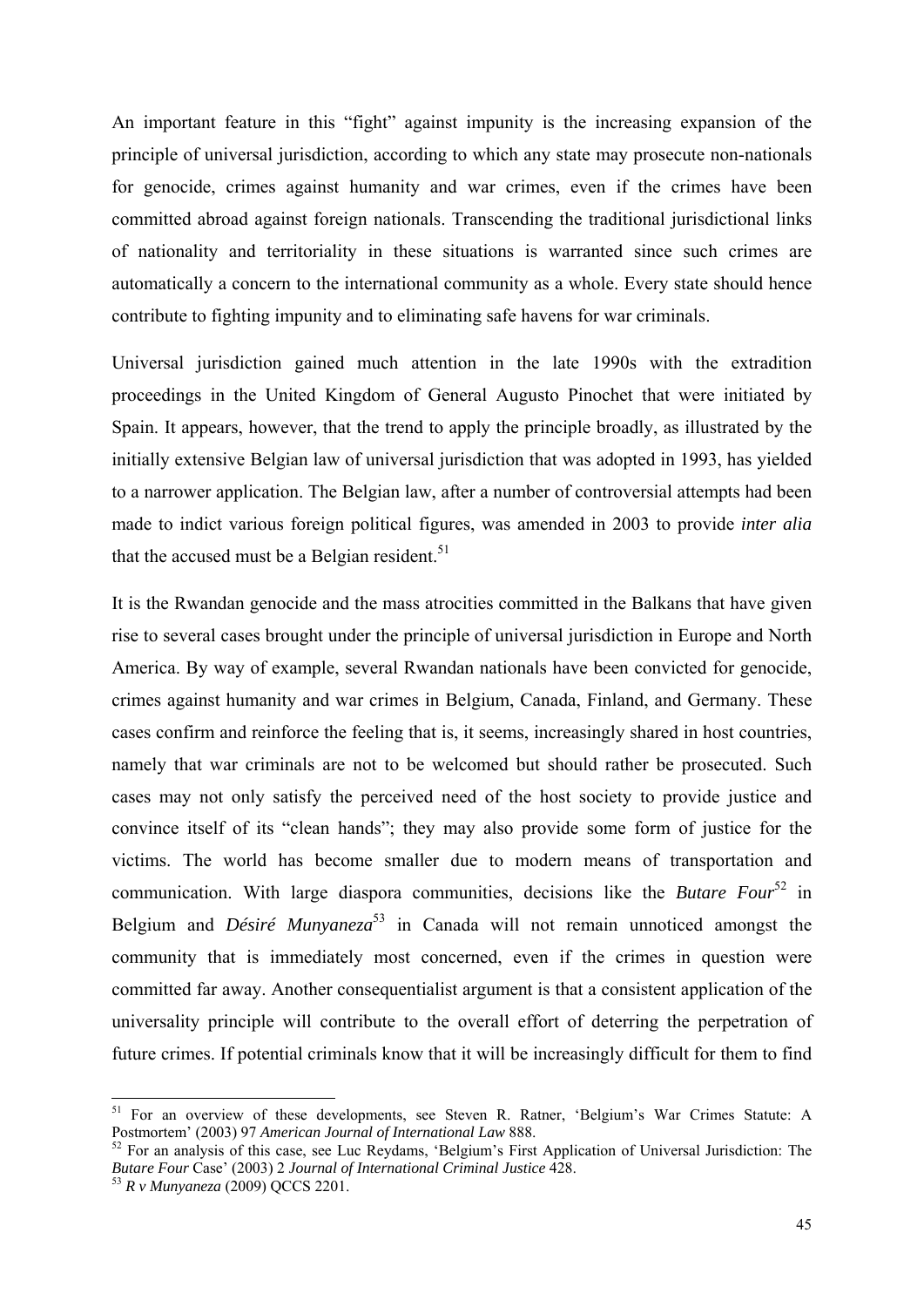a safe haven, the threat of criminal prosecutions simply becomes more credible and may hence weigh more in the individual cost-benefit analysis.

It should be recalled that the criminal law is not the only avenue to prevent alleged war criminals from travelling to and becoming residents of other states. In addition to the 1951 Refugee Convention, which prevents perpetrators of international crimes from obtaining refugee status,<sup>54</sup> many states have adopted legislation that allows them to deny temporary or permanent resident status when the applicant has allegedly committed an international crime.<sup>55</sup> Such an approach may be problematic for several reasons. Among others, from a criminal justice perspective, the standard of proof in such administrative proceedings is much lower than the threshold required for a criminal conviction and is typically equivalent to or lower than a balance of probabilities.<sup>56</sup> Moreover, while applying international criminal law to some extent in the proceedings, the tribunals deciding immigration and refugees cases have a different rationale. The primary underlying objective in such proceedings is obviously not to punish war criminals *per se* but to ensure that such alleged war criminals will not be able to obtain permanent, or even temporary, resident status. While such immigration laws may hence be seen as contributing to the fight against impunity, potential war criminals may be even less deterred by these measures than by the threat of genuine criminal prosecutions. Furthermore, using immigration laws in this context does not correspond to the declared objective of most states that consists in fighting impunity for serious violations of international humanitarian law. This avenue can, at best, be considered an indirect tool and may, in some cases, even contribute to perpetuating impunity; an alleged war criminal might not be tried in his or her current state of residence for lack of resources or political will, and an already convicted war criminal would in most instances not be able to travel to another state. Instead of refusing visas because there are grounds to believe that the applicant is an alleged war criminal, the more consistent avenue would thus be to initiate proper criminal investigations and to prosecute any alleged war criminal that the state in question can get hold of. In light of the significant resources and particular expertise that such trials require, it is, however, unlikely that states will become more active sponsors in this fight against

<sup>&</sup>lt;sup>54</sup> Convention relating to the Status of Refugees, art 1F(a).<br><sup>55</sup> For a comparative summary of the jurisprudence in Canada, Australia, New Zealand, the United Kingdom and the United States, see Joseph Rikhof, 'War Criminals Not Welcome; How Common Law Countries Approach the Phenomenon of International Crimes in the Immigration and Refugee Context' (2009) *International Journal of Refugee Law* 453. 56 Ibid 502.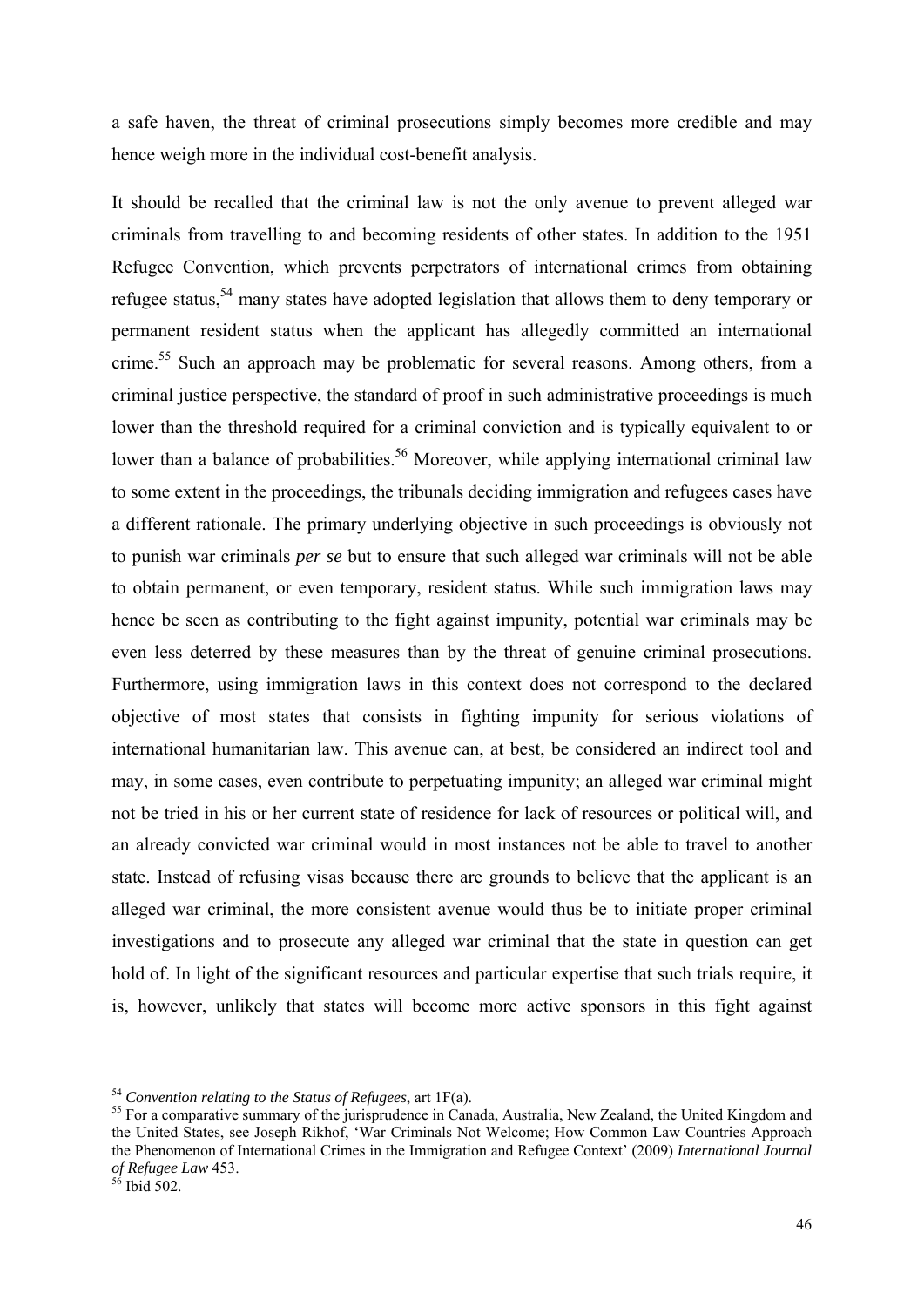impunity but will rather prefer to apply a character test to prevent "undesirable" persons from becoming residents.

#### **V. Conclusion**

The more and more frequent use of criminal justice institutions to deal with serious violations of international humanitarian law reflects an increasingly shared commitment within the international community to address impunity for serious crimes. This development can be seen as being part of a process that Gerry Simpson has called the "juridification" of war.<sup>57</sup> International criminal law, above all in its embodiment in the ICC, has become an inevitable part of the discourse in the context of armed conflicts and now constitutes an ever more solid framework, even and precisely in the challenging times of armed conflict. This momentum should be seized to further bridge the national and the international levels.

Holding violators of international humanitarian law criminally accountable for their actions has significant potential. This statement can be read both in a descriptive and in a normative mode: descriptively, the recent practice of international, internationalised and national criminal justice institutions has shown that prosecutions can make a difference; normatively, it is, generally speaking, desirable that criminals be brought to justice, among others because war crimes trials can help stabilise situations and contribute to preventing future crimes. However, the deterrent effect of prosecutions, in particular their possible impact on ongoing armed conflicts, is not easily assessable. Armed conflicts are complex and idiosyncratic situations, and it may be impossible to establish with certainty any causal links by singling out one specific factor. Such conflicts challenge profoundly the very idea of the rule of law, although it is precisely in such situations that law and legal certainty would be most needed. Armed conflicts also reveal the limits of an inherently rationality-based approach that must encounter difficulties in the face of actions that are often, at least in part, driven by emotions. Much depends on the normalising potential of law in this context, which is a matter of degree. Members of armies that are well-trained – not only militarily but also with respect to the laws of war – can generally be expected to have internalised the rules of international humanitarian law. In this context, the threat of criminal prosecutions both at the national and the international level for serious violations of international humanitarian law may be

<sup>57</sup> Gerry J. Simpson, *Law, War & Crime: War Crimes, Trials and the Reinvention of International Law* (Polity Press, 2007) 132-157.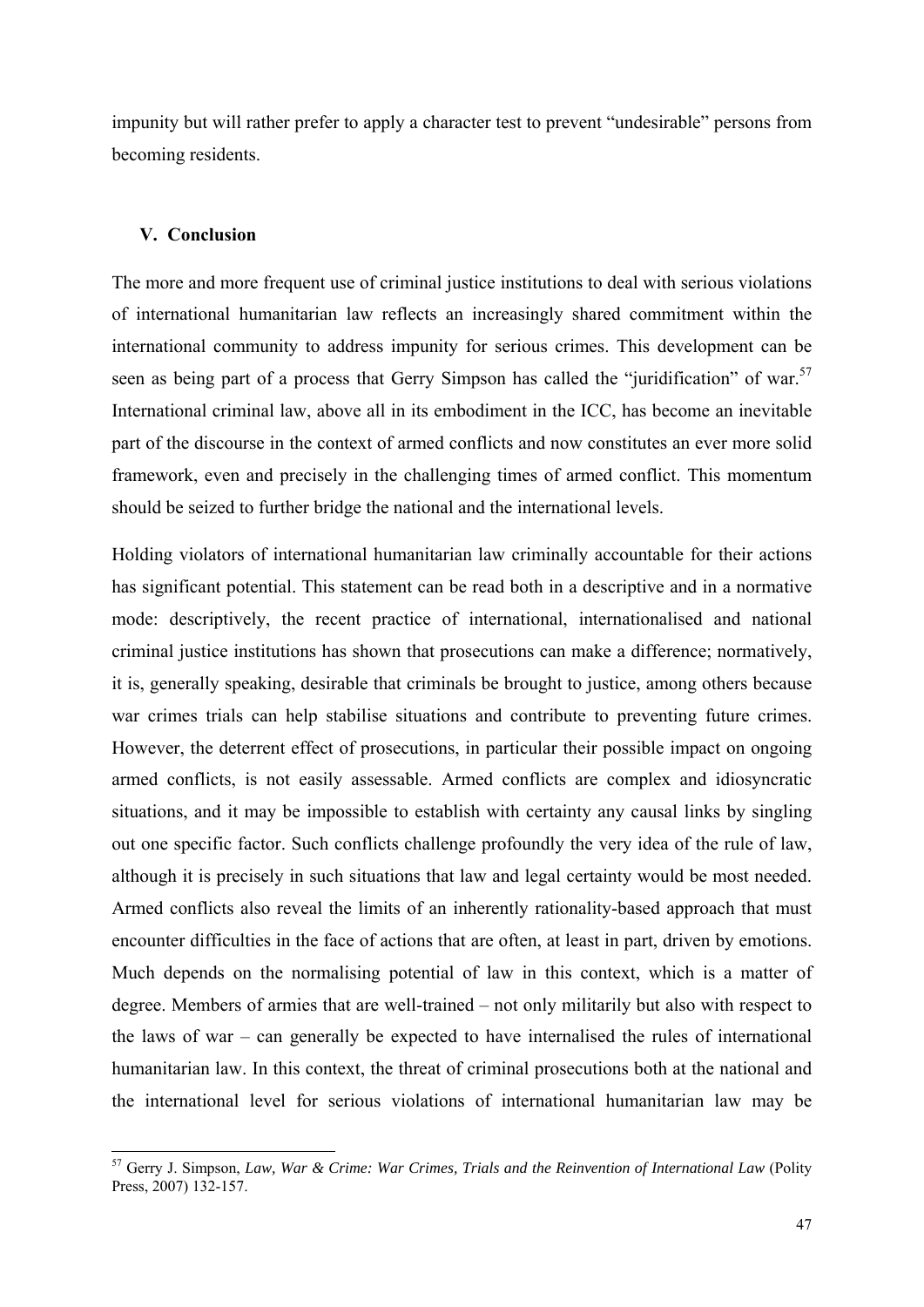expected to have an important deterrent effect. It is salient that exceptions to such expectable compliance are dealt with effectively by bringing appropriate war crimes charges. Such exceptions do and will unfortunately still occur, since no state is immune from the possibility that its nationals commit war crimes – consider that the crimes committed in Abu Ghraib were committed by supposedly well-trained members of the armed forces of the United States. Such exceptions to the habitual compliance with international humanitarian law by the nationals of certain states are challenging and must be taken seriously.

The even bigger question is how the international community can possibly deal with situations of mass atrocities that bring to light the very dark sides of humanity, what the philosopher Hannah Arendt has described as "radical evil". As argued above, criminal justice institutions, whether national, internationalised or international ones, are unlikely to halt the perpetration of international crimes but may rather contribute to preventing the outbreak of violence in the first place. It is indeed difficult to conceive that referring situations to the ICC will stop mass crimes in Darfur or Syria, as it is sometimes argued. However, establishing and using such institutions can be expected to contribute to preventing future violations. This impact is admittedly hard to measure and will only materialise over time. Sometimes the language of international crimes and the particular stigma that the international community attaches to "genocide", "crimes against humanity", "war crimes" and "aggression", will raise awareness internationally and send a signal that "we" care about "others". In this sense, it may not always be the prosecutions themselves of alleged war criminals that contribute to increasing compliance with international humanitarian law, but rather the fact that the language of international criminal law may trigger other actions. Some recent developments are evocative here. The 2005 Security Council referral of the situation in Darfur to the ICC Prosecutor did not lead to additional measures by the Security Council. In fact, it may be argued that the referral rather contributed to a further disengagement by the Security Council, which presumably shifted part of the burden to take action in Darfur to the ICC. The reaction, or rather lack of reaction, to the half-yearly briefings by the ICC Prosecutor to the Security Council about the investigations in Darfur did not alter the situation but confirmed the view that the Security Council had considered the Court a politically convenient tool when it referred the situation to the ICC Prosecutor and that it did not have a genuine interest to pursue and support the fight against impunity in Darfur. The fact that the second Prosecutor of the International Criminal Court, Fatou Bensouda, declared in December 2014 that she would put on hold the investigations in Darfur because of the little progress that had been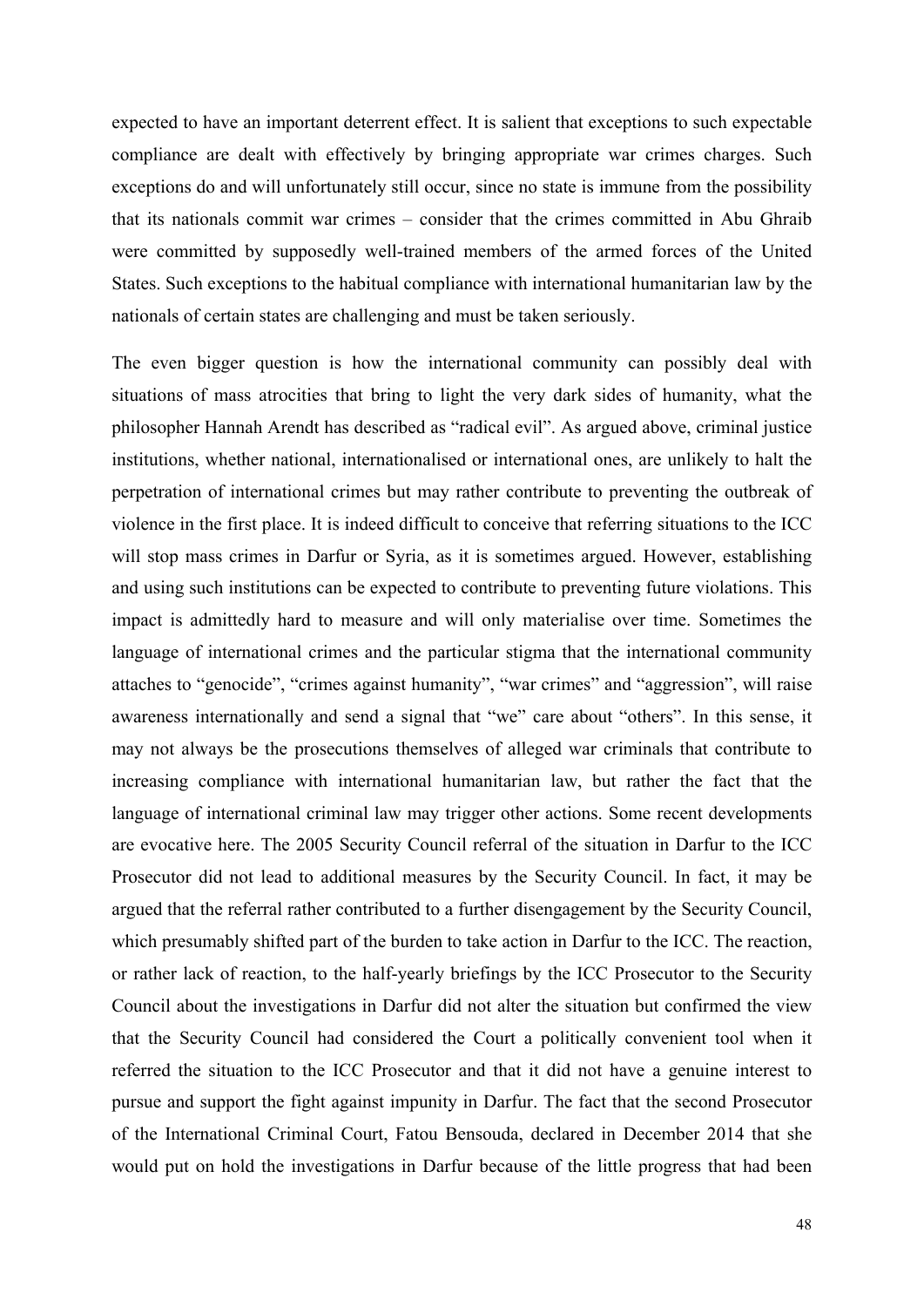made due to Sudan's lack of cooperation and the Security Council's "lack of foresight of what should happen in Darfur",<sup>58</sup> and that she called for a "dramatic shift" in the Security Council's approach<sup>59</sup> in the face of the continuous perpetration of international crimes, indicates that the ICC may start to assume a more active role in reminding political authorities, above all the Security Council and states parties to the Rome Statute referring situations to the Prosecutor, of the primary mandate and objectives of the ICC.

Finally, structural factors, inequalities and historical injustices that may lay the groundwork for the perpetration of serious crimes must be considered. This should not be pursued to the detriment of individual criminal responsibility: without doubt, not everybody would commit war crimes in a given situation. However, it is salient to consider the context and the root causes of the perpetration of war crimes. In addition to complex ethno-political conflicts, where killing members of another ethnic group may amount to "normal" behaviour, structural factors must also be considered in the context of the abovementioned "exceptions" to the habitual compliance with international humanitarian law by members of the armed forces of western states. There is the *individualisable* responsibility of the direct perpetrator and possibly his or her superiors, but there are also structural factors – the training and selection process of soldiers, stress management, entrenched perceptions of the "enemy" and his or her "othering" – that must be addressed. Prosecutions can only be one part of more comprehensive solutions; otherwise they risk becoming facile answers that do not genuinely addresses more substantial problems.

It is important to keep in mind both the victims and the alleged perpetrators are, above all, human beings. Nobody is born or just turns into a ruthless war criminal or génocidaire by himself or herself, in isolation of the larger social circumstances. We must therefore avoid dehumanising alleged war criminals and put them into glass cages, like dangerous animals, as literally illustrated in the case of Adolf Eichmann's trial in Jerusalem in 1961. Unfortunately, the dominant discourse is all but constructive in this regard. The theatrical language of the Prosecutor of the Special Court for Sierra Leone in his opening statement in the first trial before the Special Court in 2004 is particularly noteworthy and worth quoting at length:

The long dark shadows of war are retreating. The pain, agony, the destruction and the uncertainty are fading. The light of truth, the fresh breeze of justice

<sup>&</sup>lt;sup>58</sup> International Criminal Court, Office of the Prosecutor, 'Statement to the United Nations Security Council on the Situation in Darfur, pursuant to UNSCR 1593 (2005)' (12 December 2014), <http://www.icccpi.int/iccdocs/otp/stmt-20threport-darfur.pdf>.

 $59$  Ibid.